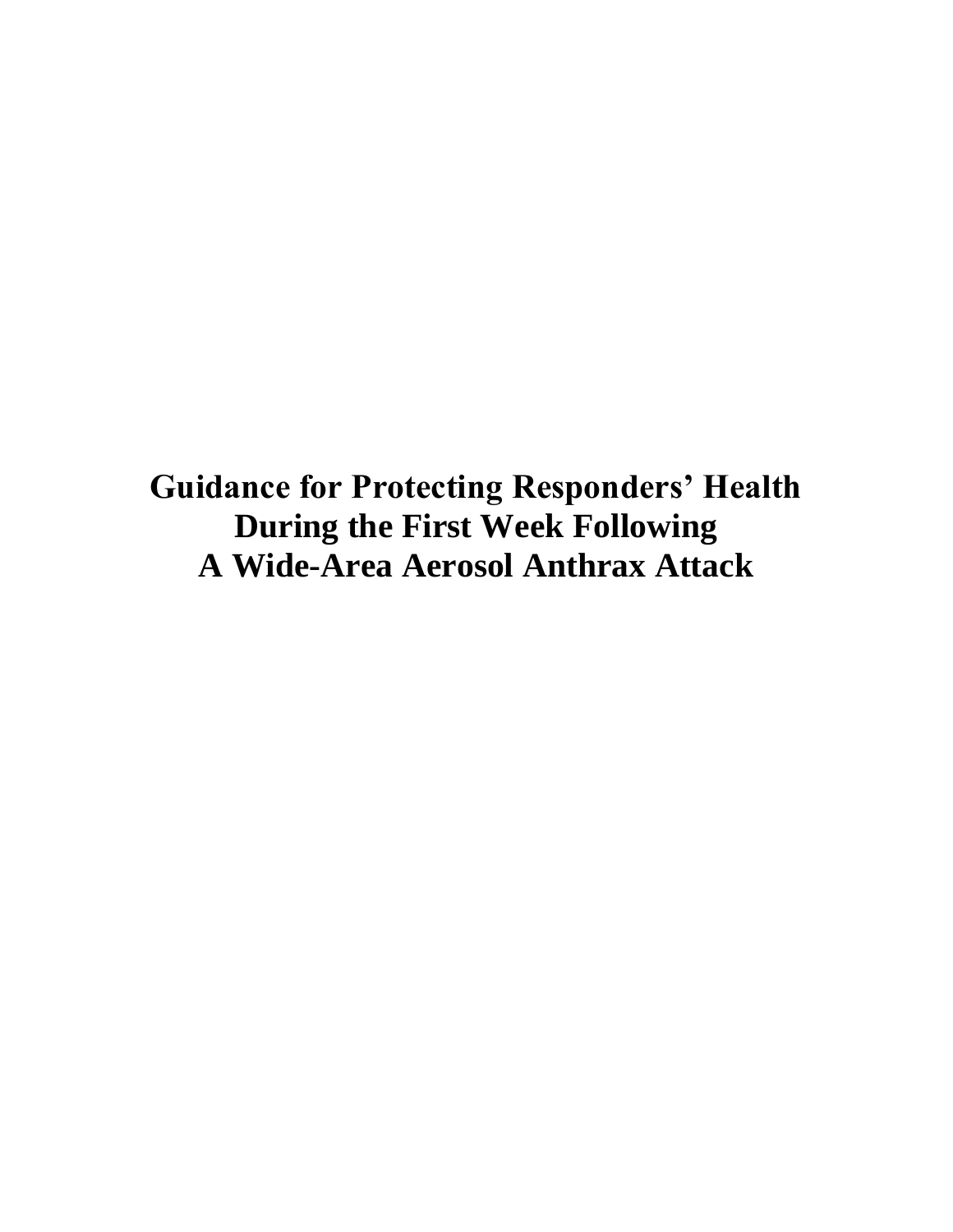# *Acronyms Used in this Document*

| <b>ACIP</b>         | <b>Advisory Committee on Immunization Practices</b>   |  |
|---------------------|-------------------------------------------------------|--|
| <b>APR</b>          | Air Purifying Respirator                              |  |
| <b>AVA</b>          | Anthrax Vaccine Adsorbed or BioThrax™                 |  |
| <b>B.</b> anthracis | Bacillus anthracis                                    |  |
| <b>CDC</b>          | <b>Centers for Disease Control and Prevention</b>     |  |
| <b>CFR</b>          | Code of Federal Regulations                           |  |
| <b>CRI</b>          | <b>Cities Readiness Initiative</b>                    |  |
| <b>DHS</b>          | <b>US Department of Homeland Security</b>             |  |
| <b>DOD</b>          | <b>US Department of Defense</b>                       |  |
| <b>EUA</b>          | <b>Emergency Use Authorization</b>                    |  |
| <b>FDA</b>          | Food and Drug Administration                          |  |
| <b>HAZMAT</b>       | <b>Hazardous Materials</b>                            |  |
| HE                  | <b>High Efficiency</b>                                |  |
| <b>HEPA</b>         | High Efficiency Particulate Air                       |  |
| <b>HHS</b>          | US Department of Health and Human Services            |  |
| IC                  | <b>Incident Commander</b>                             |  |
| <b>IND</b>          | <b>Investigational New Drug</b>                       |  |
| <b>MSA</b>          | Metropolitan Statistical Area                         |  |
| <b>NIOSH</b>        | National Institute for Occupational Safety and Health |  |
| <b>OSHA</b>         | Occupational Safety and Health Administration         |  |
| <b>PAPR</b>         | Powered Air Purifying Respirator                      |  |
| PEP                 | Post-exposure Prophylaxis                             |  |
| POD                 | Point of Dispensing                                   |  |
| <b>PPE</b>          | Personal Protective Equipment                         |  |
| <b>SAR</b>          | <b>Supplied Air Respirator</b>                        |  |
| <b>SCBA</b>         | <b>Self-Contained Breathing Apparatus</b>             |  |
| <b>SNS</b>          | <b>Strategic National Stockpile</b>                   |  |
| <b>UC</b>           | <b>Unified Command</b>                                |  |
| <b>US</b>           | <b>United States</b>                                  |  |
| <b>USPS</b>         | <b>US Postal Service</b>                              |  |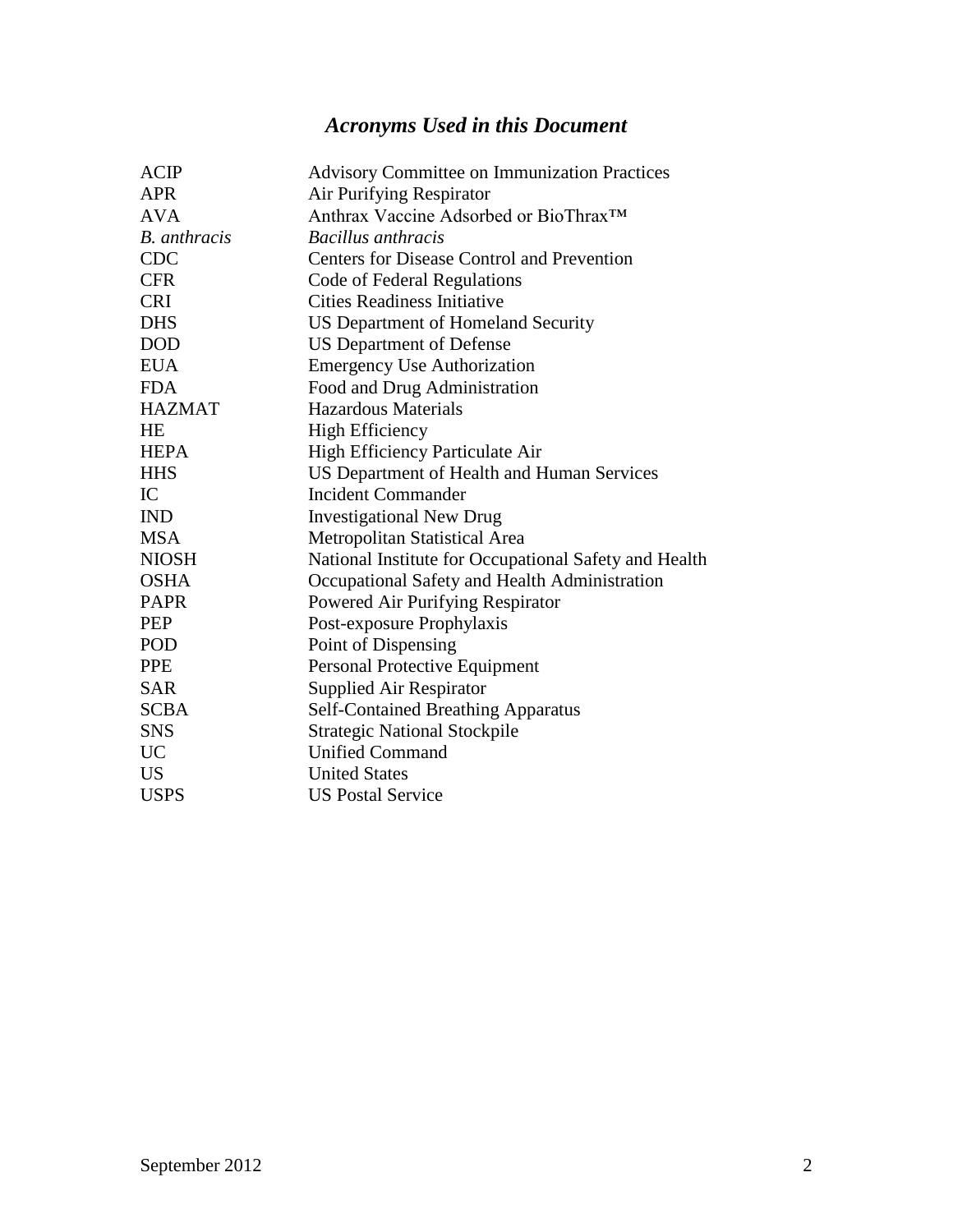## *I. Background*

#### *A. Purpose*

This guidance provides recommendations for protecting personnel responding to a widearea anthrax attack from developing anthrax as a result of exposure to aerosolized *Bacillus anthracis* (*B. anthracis*) spores and for minimizing the amount of exposure in the first week of a response. This guidance has been requested by responders because the nature of their work may put them at higher risk of exposure when they are asked to enter contaminated areas and when their duties require them on an ongoing and repeated basis to interact with the environment in ways that may increase exposure. Protective measures include the same medical countermeasures (i.e., drugs, vaccine) that would be made available to the general population as well as personal protective equipment (PPE), and other possible work practices based on their job tasks. Guidance for a local population exposed to *B. anthracis* would come from their state and local governments; CDC has listed guidance for those governments at [www.bt.cdc.gov/agent/anthrax/prep.](http://www.bt.cdc.gov/agent/anthrax/prep)

A federal interagency working group that included subject matter experts in biodefense, infectious diseases, and occupational health and safety developed this guidance regarding appropriate protective measures for responders in the immediate post-attack environment of a wide-area aerosol anthrax attack.

This guidance reflects the current understanding of the unique environment that would be expected during the first week of a wide-area anthrax release, and is expected to evolve with changes to our understanding regarding exposure risk, scientific developments, and availability of new environmental monitoring techniques. This guidance is intended to support ongoing planning and preparation efforts, as well as to lay the basis for plans to protect all individuals who may respond. This planning guidance will be refined as the evidence base for determining exposure risk and the efficacy of protective measures is strengthened.

Full implementation of the guidance presented in this document may be contingent upon the availability of sufficient supplies, such as vaccine for post-exposure prophylaxis. A federal interagency working group is currently developing a post-exposure vaccine prioritization policy for both exposure risk and vaccine availability. This guidance document, therefore, will be refined and adjusted to reflect prioritization recommendations upon completion of that policy.

This guidance is not meant to supplant other existing guidance or the judgment of incident commanders or responders who are on the scene of an actual incident and who may have access to specific data that can enable more informed decision-making.

## *B. Defining Responders*

This guidance defines "responders" as a diverse set of individuals who are critical to mitigating the potential catastrophic effects of a wide-area aerosol anthrax attack. This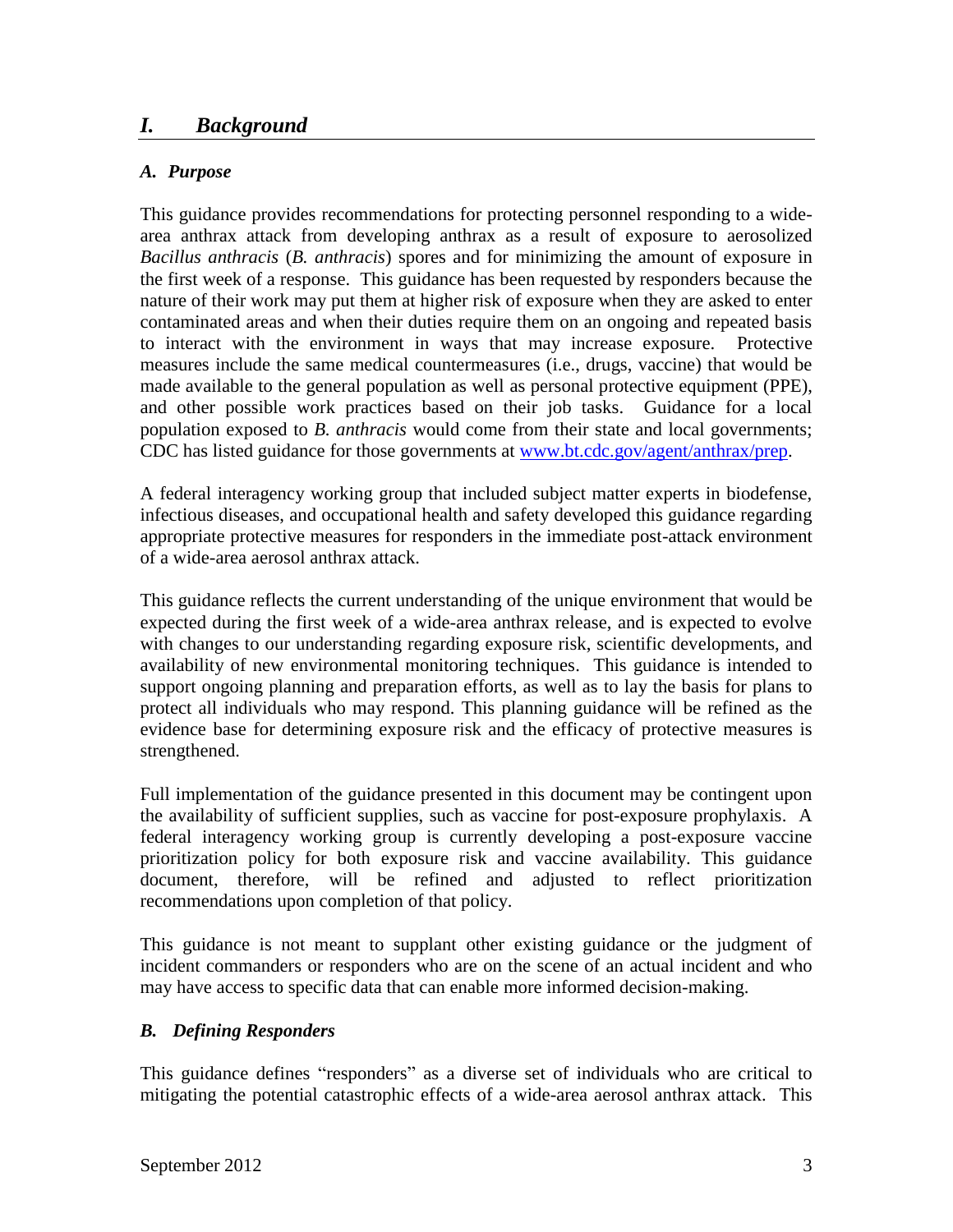broad definition includes professional and traditional first responders (e.g., emergency medical services practitioners, firefighters, law enforcement, and HAZMAT personnel); the emergency management community; public health and medical professionals; skilled support personnel; and emergency service and critical infrastructure personnel. Responders may be from government, volunteer, or private sector organizations.

## *C. Wide-Area Aerosol Anthrax Attack Scenario*

This guidance was developed to address a particular scenario: the first week following a wide-area aerosol anthrax attack in a large U.S. city. Such an attack employing *B. anthracis* spores would present different challenges than would a smaller scale or indoor anthrax attack or an attack involving other biological agents. Specifically, this guidance applies to a scenario in which a quantity of *B. anthracis* spores is disseminated as a small-particle aerosol generated by a spraying device. The spores could be released from a single point or along a dissemination line from either a ground-based (e.g., truckmounted sprayer) or an airborne (e.g., crop duster) delivery vehicle. The affected area could encompass hundreds of square miles and could potentially expose hundreds of thousands of people to spores, which, once inhaled, could cause extensive illness and death in the affected population. The assumptions used to address underlying uncertainties associated with this scenario are listed in Appendix 1.

## *D. The Response*

To frame the guidance for protecting responders' health during the first week following a wide-area aerosol anthrax attack, it is important to review and understand current plans and recommendations for mitigating the health effects in the general population suspected of exposure. The successful execution of a wide-area aerosol anthrax attack in a major metropolitan area could have disastrous effects. The risk of fatality associated with inhalation anthrax can be extremely high, particularly among those who do not initiate a post-exposure prophylaxis (PEP) regimen before symptoms develop; therefore, a primary response goal is to ensure rapid distribution of PEP to the impacted population.

Current recommendations for PEP for the general population can be found at [www.cdc.gov/mmwr/preview/mmwrhtml/rr5906a1.htm.](http://www.cdc.gov/mmwr/preview/mmwrhtml/rr5906a1.htm) They include the timely administration of a minimum 60-day course of oral antimicrobial drugs (e.g., doxycycline or ciprofloxacin) following potential or imminent exposure to *B. anthracis* spores in combination with three doses of anthrax vaccine adsorbed (AVA, BioThrax™), given subcutaneously at 0, 2, and 4 weeks for those not previously vaccinated.

Anthrax vaccine is presently licensed by the Food and Drug Administration (FDA) for anthrax pre-exposure prophylaxis for persons at high risk of anthrax exposure. Anthrax vaccine is routinely given to researchers, certain laboratory personnel, some military personnel, and people who handle animals or animal products such as some veterinarians. The regimen for pre-exposure prophylaxis is a five-dose series followed by annual boosters.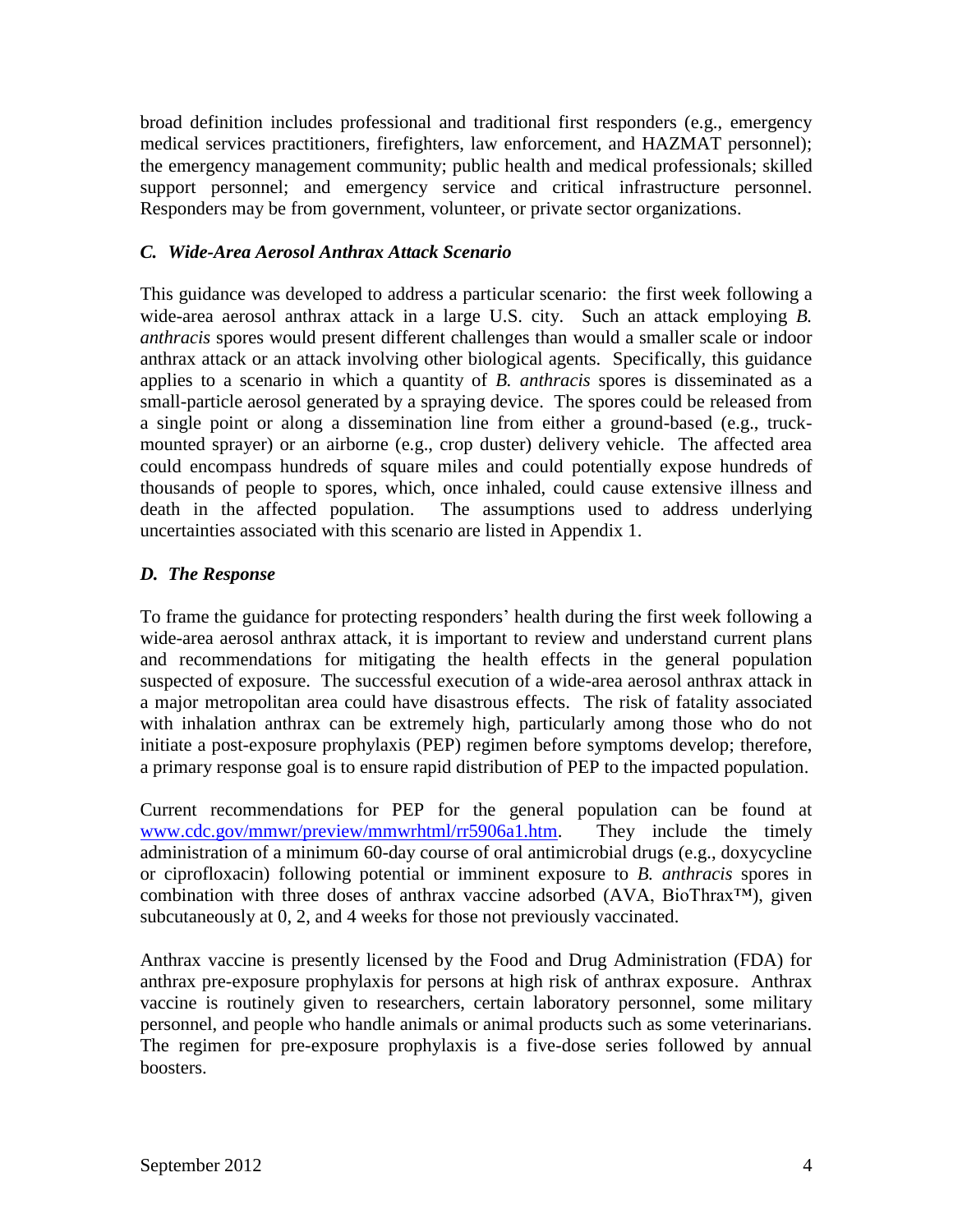Although anthrax vaccine is not licensed for post-exposure use, its use as a component of PEP could be authorized by the FDA under an Emergency Use Authorization (EUA) during an emergency declared by the Secretary of HHS justifying such authorization for those 18 years of age and older. For those under 18 years of age, vaccine could be provided under an Investigational New Drug (IND) protocol. Human and animal data suggest that the oral antimicrobial component of PEP provides the best protection when started as early as possible after exposure to spores and before the onset of clinical symptoms. This guidance uses a 48-hour timeline between exposure and the potential onset of symptoms. Meeting this timeline increases the ability to save lives, maintain social order, avoid significant economic loss, ensure continuity of government, and preserve the public's confidence in the government's ability to respond to an attack.

There are significant logistical challenges to ensuring an effective response in the wake of a wide-area anthrax attack. Because oral antimicrobial drugs are most effective for anthrax prophylaxis when administered prior to the onset of symptoms, and because a wide-area aerosol release of *B. anthracis* spores may go undetected for hours or even days, the time available to distribute and dispense these oral antimicrobial drugs is short. Additionally, in the early days of the incident, determining who was or was not exposed to anthrax spores will be difficult. Environmental monitoring and early detection capabilities for certain biological agents are already fielded in our nation's largest cities. However, current technologies do not provide instantaneous results; they require time for both sampling and analysis. If an attack were to occur beyond the range of one of these systems, its detection would likely depend on clinical diagnosis after people begin to seek medical treatment for symptoms. In such cases, the time remaining to effectively protect the affected population is even more limited. It may be necessary, therefore, to distribute PEP to the entire population in the area with the understanding that, as characterization data are gathered, PEP recommendations may be modified.

The Centers for Disease Control and Prevention's (CDC) Strategic National Stockpile (SNS) has quantities of medicine and medical supplies to provide for the emergency health security of the United States. The SNS may be deployed as required by the Secretary of the Department of Homeland Security (DHS) to respond to an actual or potential emergency, or at the discretion of the Secretary of HHS to respond to an actual or potential public health emergency or other situation in which the deployment is necessary to protect the public health or safety. When authorities agree that the SNS is needed, medical countermeasures can be delivered to any state in the United States (US) within hours. CDC's Cities Readiness Initiative (CRI) is a federally funded program designed to enhance preparedness in the nation's largest cities and Metropolitan Statistical Areas (MSA) where more than half of the US population resides. Through CRI, state and large metropolitan public health departments have developed plans to respond to a large-scale anthrax event by dispensing antimicrobial drugs to the entire population of an identified MSA within 48 hours.

Each state has plans to receive and distribute antimicrobial drugs for PEP to local communities as quickly as possible. Most jurisdictional plans for dispensing oral antimicrobial drugs involve the establishment of community Points of Dispensing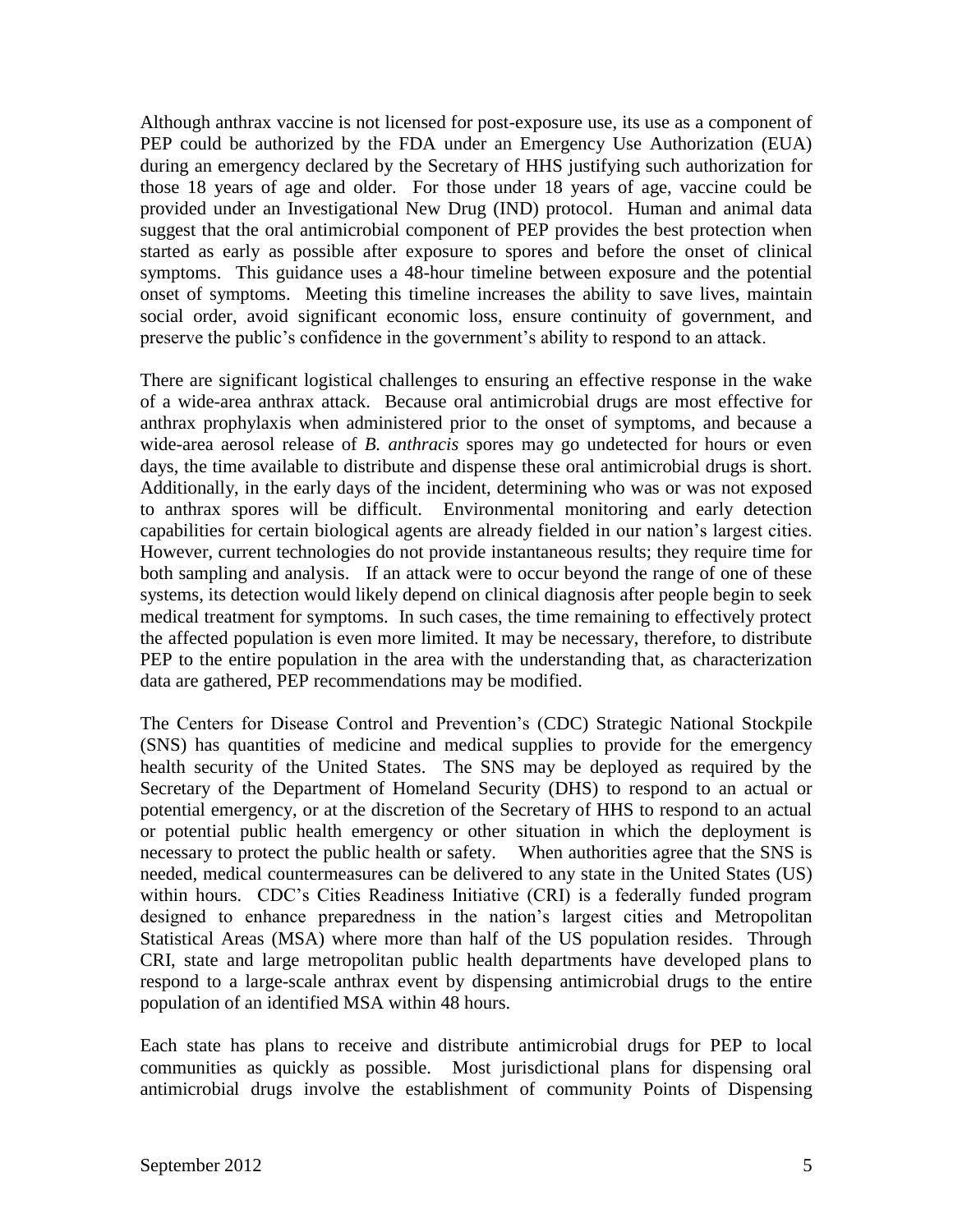(PODs), although several jurisdictions are in the active planning stages to employ the postal model for rapid distribution of PEP as a complement to PODs. On notification, PODs or US Postal Service assets would be established to receive antimicrobial drugs and dispense them to the potentially exposed population.

Employer organizations from which responders originate may consider actions to cache oral antimicrobial drugs before an incident for dispensing to responders immediately post-event. Employers may refer to the FDA's emergency use authorization (EUA) which allows for the pre-event stockpiling of doxycycline. (See [www.fda.gov/EmergencyPreparedness/Counterterrorism/ucm269226.htm\)](http://www.fda.gov/EmergencyPreparedness/Counterterrorism/ucm269226.htm) The goals of pre-event placement of oral antimicrobial drugs are to: 1) ensure continuation of missionessential functions by avoiding the time lag of acquiring, distributing, and dispensing oral antimicrobial drugs, and 2) lessen the workload of dispensing oral antimicrobial drugs to the general public post-event. Dispensing of cached oral antimicrobial drugs may occur under either a medical or a non-medical dispensing model. A medical model involves pre-screening of potential recipients for appropriate oral antimicrobial drug use, dosing, contraindications, and other criteria. In a non-medical dispensing model, limited health and demographic data are gathered prior to dispensing PEP; such models are in place in many communities to serve the general population.

Employers and organizations from which responders originate need to make available PPE and educate responders about appropriate PPE consistent with National Institute for Occupational Safety and Health (NIOSH) and Occupational Safety and Health Administration (OSHA) regulations and guidance based on activities expected to be performed. See additional resources in Appendix 2.

## *II. Protecting Responders*

To protect their health immediately following a wide-area aerosol anthrax attack, all possible measures need to be taken to minimize responders' exposure to *B. anthracis* spores. For most common hazards and usual exposure scenarios, this would be accomplished using primary interventions such as engineering controls (e.g., safe havens, isolation, and ventilation), work practice modifications, limiting access to and duration in the affected area, and proper use and selection of appropriate PPE. If the source of the hazard and extent of the contamination can be predicted or directly measured, then these data can form the basis for assessing responder risk and selecting protective measures appropriate for each contaminated area and situation.

In the case of a wide-area release of aerosolized *B. anthracis*, it will likely be necessary to dispatch responders before it is possible to delineate specific areas contaminated with *B. anthracis* spores. Such a scenario is premised on an assumed delay (i.e., 12-36 hours or longer) between the time of an attack and recognition that an attack has occurred; therefore, primary controls for response personnel residing within the contaminated area will almost certainly not be implemented in time to prevent initial spore inhalation among some responders. For this scenario, there are adjunct measures to minimize the level of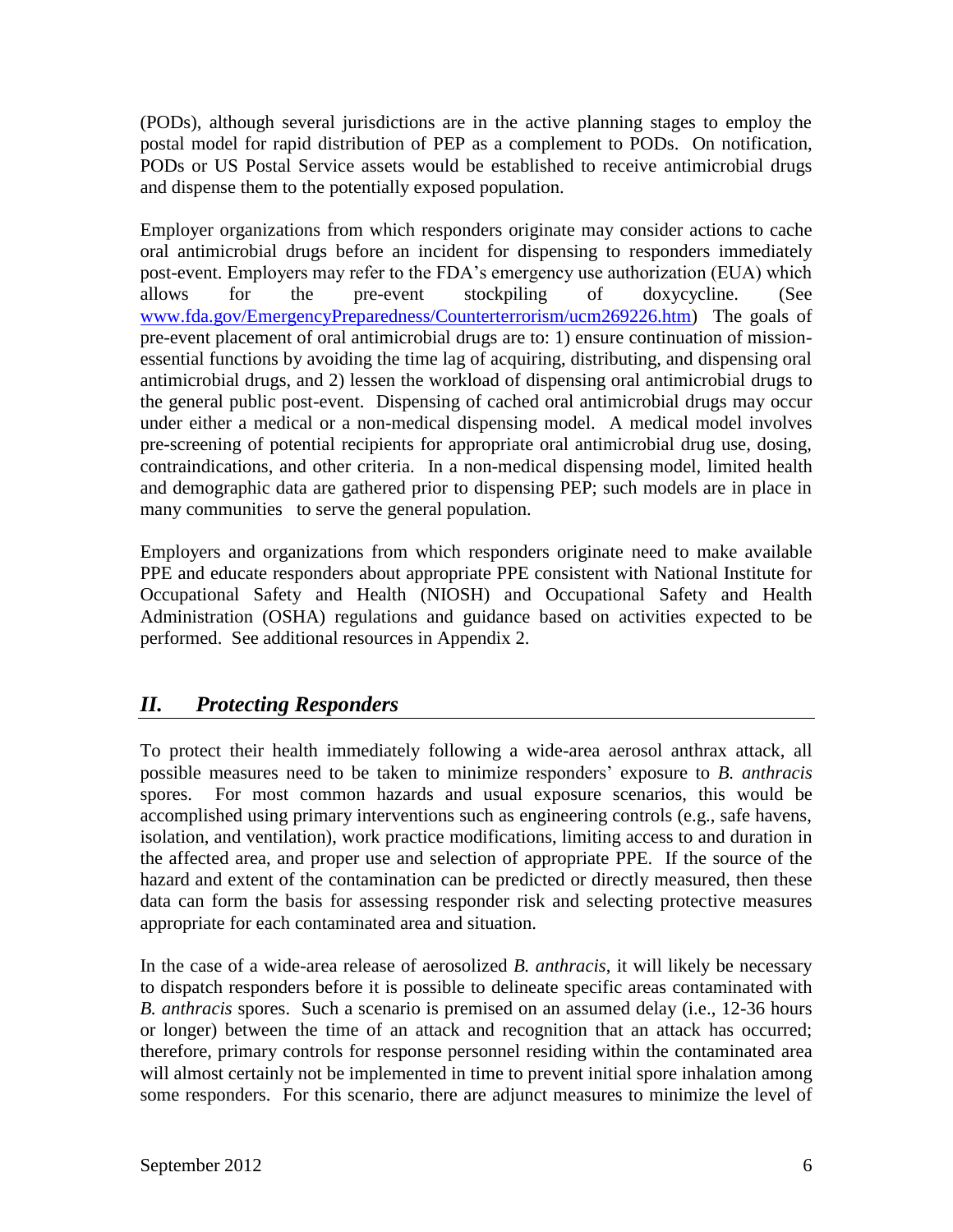additional exposure responders receive, thereby reducing any added risk for infection. Incident commanders (IC) need to recognize the potential inherent risk of exposure to those not exposed during the original attack, and must ensure that appropriate protective measures are initiated as part of coordinating response actions.

The ability to determine exposure risk will be limited, and exposure will likely not be uniform for responders, even among those residing inside the affected area. Some local responders may not have been exposed during the attack (e.g., if they live upwind of the aerosol release, were indoors in a controlled environment at the time of attack, were out of town on the day of attack, or live in an unaffected area). This guidance outlines PEP, PPE, and other protective measures that are needed to both reduce the probability of exposure and to decrease the risk to those who have been exposed.

Employers and organizations from which responders originate need to ensure that emergency response plans address emergency medical treatment and first aid for responders. In addition, responders need to be provided access to medical examinations and consultations if they become injured, develop signs or symptoms of exposure to hazardous substances, or experience adverse events associated with prophylaxis, per requirements set forth in 29 CFR 1910.120(f). Medical examinations and consultations need to be provided as soon as possible following the incident and at additional times if a physician determines it is necessary.

Prior to potential exposure, all personnel who will respond to a wide-area aerosol anthrax attack need to be trained on the hazards of *B. anthracis* exposure and how to reduce these hazards: specifically, they need to be trained on the routes of transmission, the signs and symptoms of anthrax, the morbidity and mortality associated with various types of anthrax, any medical conditions which would place responders at increased risk for developing anthrax, and protective measures to reduce exposure to *B. anthracis* spores. Training on protective measures to reduce exposure shall include information on appropriate engineering controls, work practices, housekeeping, and proper use and selection of appropriate PPE and proper decontamination techniques of both PPE and personnel.

## *A. Oral Antimicrobial Drug Component of Post-Exposure Prophylaxis (PEP)*

After being inhaled into the lungs, *B. anthracis* spores are transported to regional lymph nodes where they can germinate into toxin-producing bacteria. The bacteria and toxins cause systemic anthrax. Spores may germinate in one or a few days, but some spores can remain dormant for weeks or months before germinating. Animal models of spore germination for inhalation anthrax and clearance kinetics suggest that complete clearance may take 60 days or longer.

To prevent or arrest development of symptoms of anthrax, oral antimicrobial drugs will be made available as soon as possible for all individuals in the population who could have been subjected to the initial aerosol exposure. Response workers will be given antimicrobial drugs, including workers exposed during the initial incident as well as those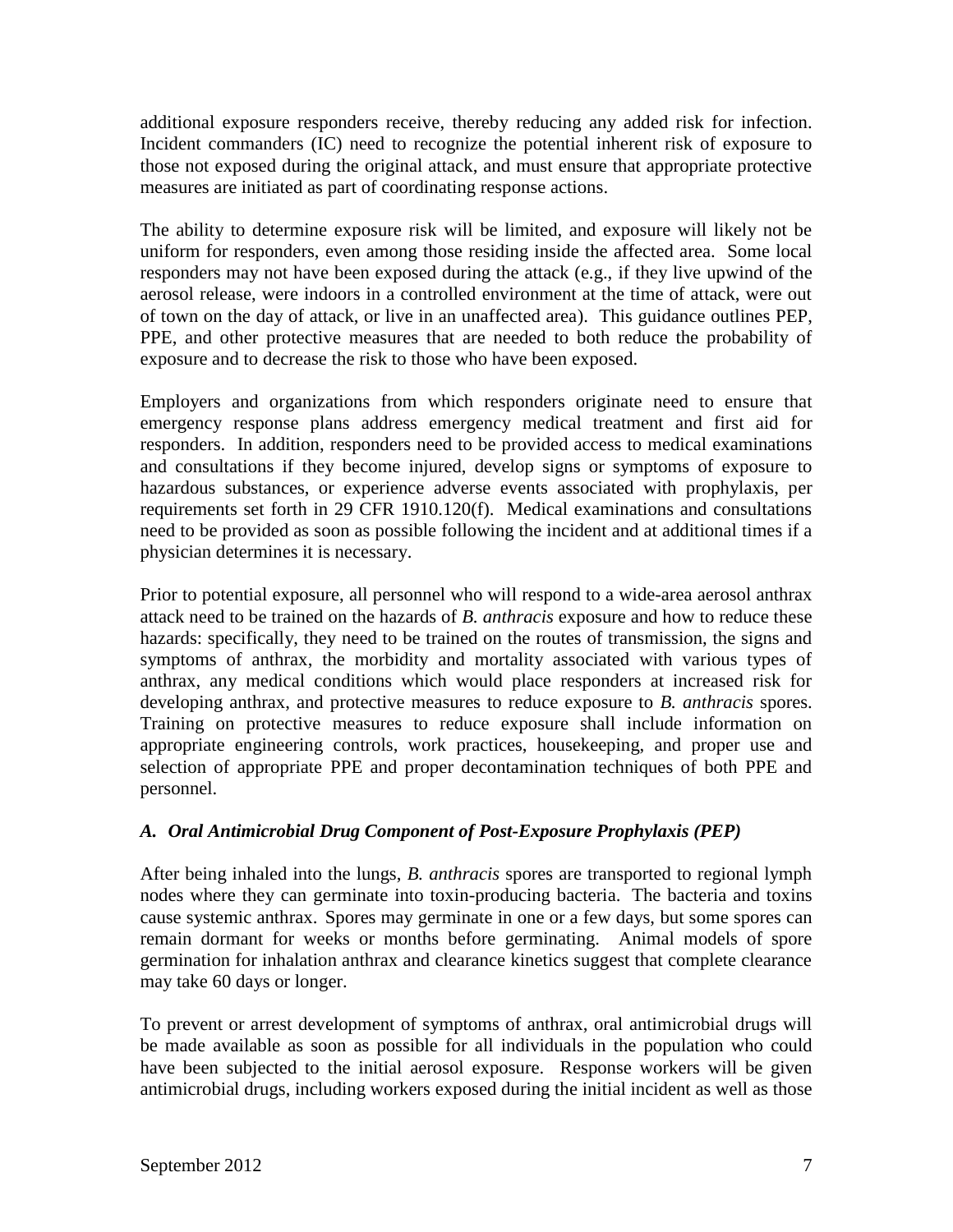workers who could potentially be exposed to *B. anthracis* as a function of their work duties. Unvaccinated response workers must begin oral PEP before exposure if they will be working in an environment where spore release is suspected to have occurred; if that is not possible, they should begin as soon as possible after their first suspected exposure.

The oral antimicrobial component of PEP is the foundation of protection. The antimicrobial drugs ciprofloxacin and doxycycline are equally effective against naturally occurring strains of *B. anthracis* and are currently the two first-line drugs of choice for PEP. Either ciprofloxacin (500 milligrams twice a day) or doxycycline (100 milligrams twice a day) is recommended for all responders who are not fully vaccinated (i.e., completed the five-dose vaccine series or who have not maintained annual boosters). For maximum potential protection, these antimicrobial drugs should be initiated as soon as possible after the potential exposure. In the absence of vaccination, antimicrobial drugs should be continued for 60 days after the last possible exposure. For recommendations for antimicrobial PEP in the setting of post-exposure vaccination, see the following section on the anthrax vaccine component of PEP.

The combination of pre-event vaccine and appropriate PPE effectively protects fully vaccinated persons who work in occupations that might result in repeated exposure to aerosolized *B. anthracis* spores. Antimicrobial PEP is not needed for fully vaccinated workers who wear appropriate PPE while working in environments contaminated with *B. anthracis* spores unless the PPE is disrupted. The CDC's Advisory Committee on Immunization Practices (ACIP) (CDC, 2010) suggests that the threshold for assuming PPE has been compromised should be extremely low. Fully vaccinated workers who prefer additional protection may consider antimicrobial PEP under the direction of their occupational health program. A 30-day course of antimicrobial PEP is recommended for partially vaccinated workers, fully vaccinated workers who do not wear PPE, and fully vaccinated workers who's PPE has been disrupted; these workers should continue with their licensed vaccination regimen. (CDC, 2010)

## *B. Anthrax Vaccine Component of PEP*

According to the recommendations of the ACIP, all personnel who have been potentially exposed and have not been previously fully vaccinated should be considered for postexposure vaccination as soon as it is made available, using a three-dose regimen administered subcutaneously, in addition to the recommended oral antimicrobial PEP regimen described above. The first vaccine dose should be administered as soon as possible post-exposure; the second and third doses should be administered two and four weeks after the first dose is administered. Coordination for making available and receiving post-exposure vaccination should be made through departments of health.

Anthrax vaccine is not immediately effective. Therefore, in a post-exposure setting, a combination of an oral antimicrobial drug and anthrax vaccination (i.e., PEP) offers the best potential protection for those exposed to an aerosol *B. anthracis* release. When vaccine is used along with oral antimicrobial drugs for PEP, CDC recommends that oral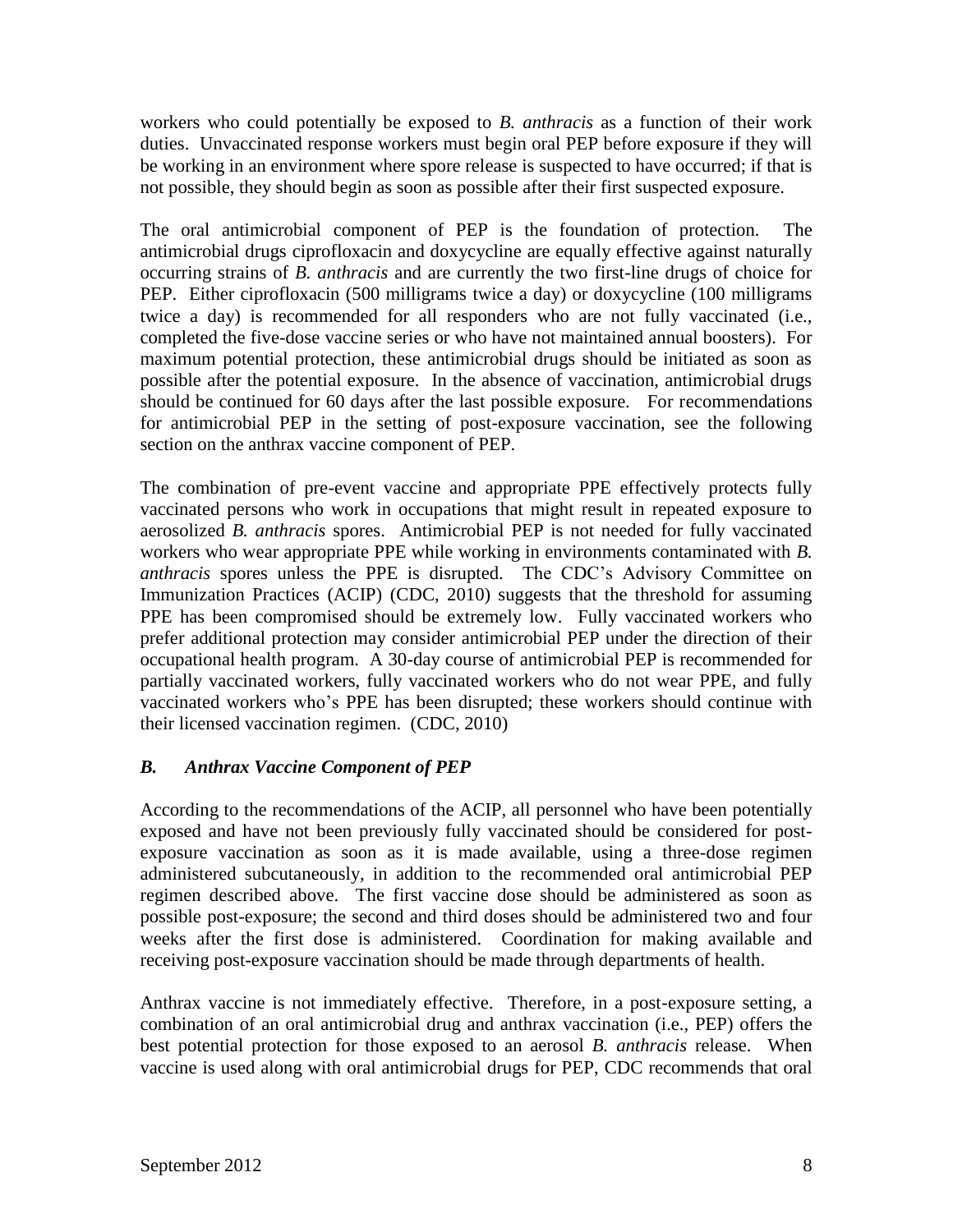antimicrobial drugs be taken until the vaccine is expected to be protective (i.e., 14 days after the third vaccine dose).

Depending on the size of the populations exposed and the availability of vaccine, vaccine may need to be prioritized. A prioritization policy for vaccine for PEP for the general population and responders, for use when applicable, is currently under development by a federal interagency group. Once published, incident commanders and decision-makers should familiarize themselves with the policy.

## *C. Personal Protective Equipment (PPE)*

All employers and organizations sponsoring responders have an obligation to lessen the risk of illness and death among responders by providing appropriate PPE and associated training to reduce hazard exposure. In addition to taking oral antimicrobial PEP, responders need to adhere to applicable requirements, and if such requirements do not exist, to existing recommendations related to the use of PPE when working in a contaminated environment. PPE includes appropriate respiratory protection, protective garments, and nitrile or vinyl gloves.

Because data are lacking regarding oral antimicrobial efficacy in the setting of repeated exposure to *B. anthracis* spores and the impact of total spore burden, PPE needs to be used to minimize the continued inhalational burden of *B. anthracis* spores. Procedures for the use of PPE are based on an understanding of potential environmental contamination, risk of exposure, exposure pathway, and anticipated level of exposure. In the absence of information specific to contamination levels and potential for reaerosolization, it is prudent to believe that some activities conducted in contaminated areas may increase the probable level of exposure. Therefore, PPE is needed initially to reduce responder exposures until the results of risk assessments are available. OSHA may be requested to assist in post-event assessments of health and safety hazards of the incident environment. Once hazards have been assessed, OSHA can expeditiously convene experts to provide further guidance on protective measures for various postevent activities.

A full facepiece air purifying respirator (APR) with P100 or N100 filters or a full facepiece powered air purifying respirator (PAPR) with high efficiency (HE) filters offers protection against inhalation exposure to *B. anthracis* spores. This equipment may be needed for certain high-risk activities, including environmental sampling and remediation activities. Higher levels of protection, such as chemical, biological, radiological, and nuclear (CBRN) rated self-contained breathing apparatus (SCBA), are only needed when there may be an ongoing release using an aerosol-generating device or when the agent is unknown.

Depending on the activities being performed by the responder, some level of protection from dermal exposure may be warranted. When exposure is expected, it is recommended that disposable hooded coveralls, gloves, and foot coverings be used. In some settings, however, changing the outer layer of clothing may be sufficient.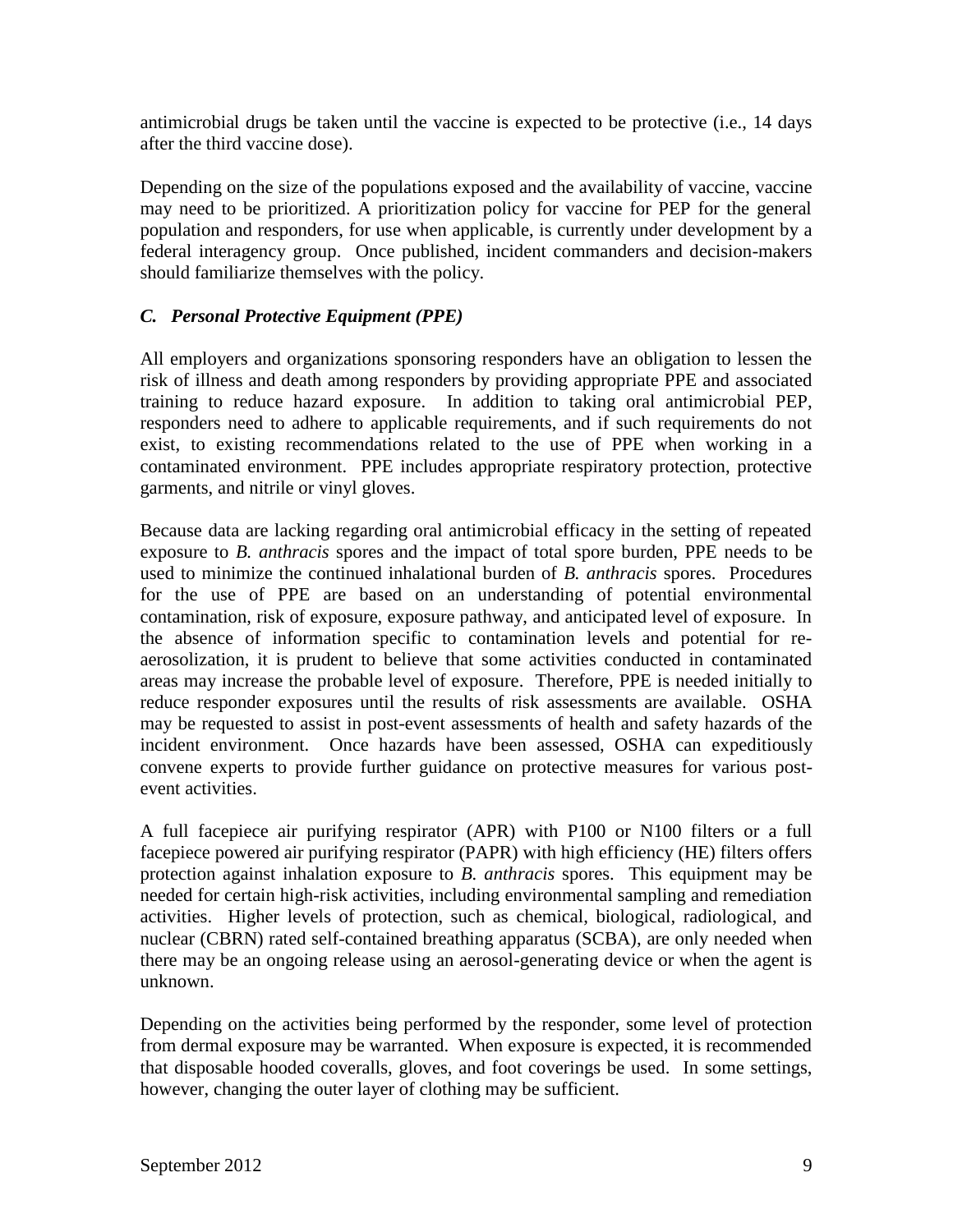When mandated by IC as part of a Unified Command (UC) or other incident management system, PPE including respiratory protection needs to be employed in accordance with OSHA standards and regulations found in 29 CFR Part 1910 Subpart I (1910.132— 1910.138) or the equivalent construction standards (29 CFR Part 1926). These standards require training on the proper selection, use, removal, and disposal of PPE; a medical evaluation and fit-testing must be conducted prior to use of any respiratory protection and annually thereafter.

## *D. Personal Decontamination and Hygiene*

The extent of personal contamination for those working in an area suspected of being contaminated will not be known. During the activities with the highest risk of exposure, the outermost surfaces of protective clothing and gear will probably be contaminated with spores. Appropriate decontamination procedures are necessary to prevent these spores from being disseminated to less contaminated zones or areas by responder movement. (See 29 CFR 1910.120(k) for detailed guidance.) Appropriate decontamination can also reduce the potential hazard to household members associated with bringing contaminated items into a responder's home.

IC or public health authorities should determine locations, facilities, and specific decontamination procedures for this highest risk group. At the end of a shift or more often if needed, responders should undergo appropriate decontamination procedures, correctly remove and dispose of protective clothing, shoe coverings, and undergarments. Responders should then shower with soap and water and wash their hair.

In areas where the IC or UC has not prescribed the use of PPE, rigorous decontamination procedures are not required. However, use of normal hygiene procedures including hand washing and showering would provide some benefit in the event that surface contamination was present. Additional information regarding decontamination can be found in Appendix 2 (Resources 7, 8, 10, 11, and 12).

## *E. Administrative and Engineering Controls*

Administrative and engineering controls can be effective when there is knowledge of the locations and activities that could possibly constitute an increased hazard. Administrative controls are frequently used where hazards are not particularly well-controlled and may include limiting tours of duty to reduce the duration a responder is exposed and limiting the number of responders working in the contaminated area. Administrative controls also could include deploying responders who have been vaccinated previously and are presumably at lower risk of developing illness. Another administrative control would be to discourage activities that may re-suspend settled spores and generate aerosols. Dust control measures, such as dust suppression with a water mist, may also help reduce reaerosolization.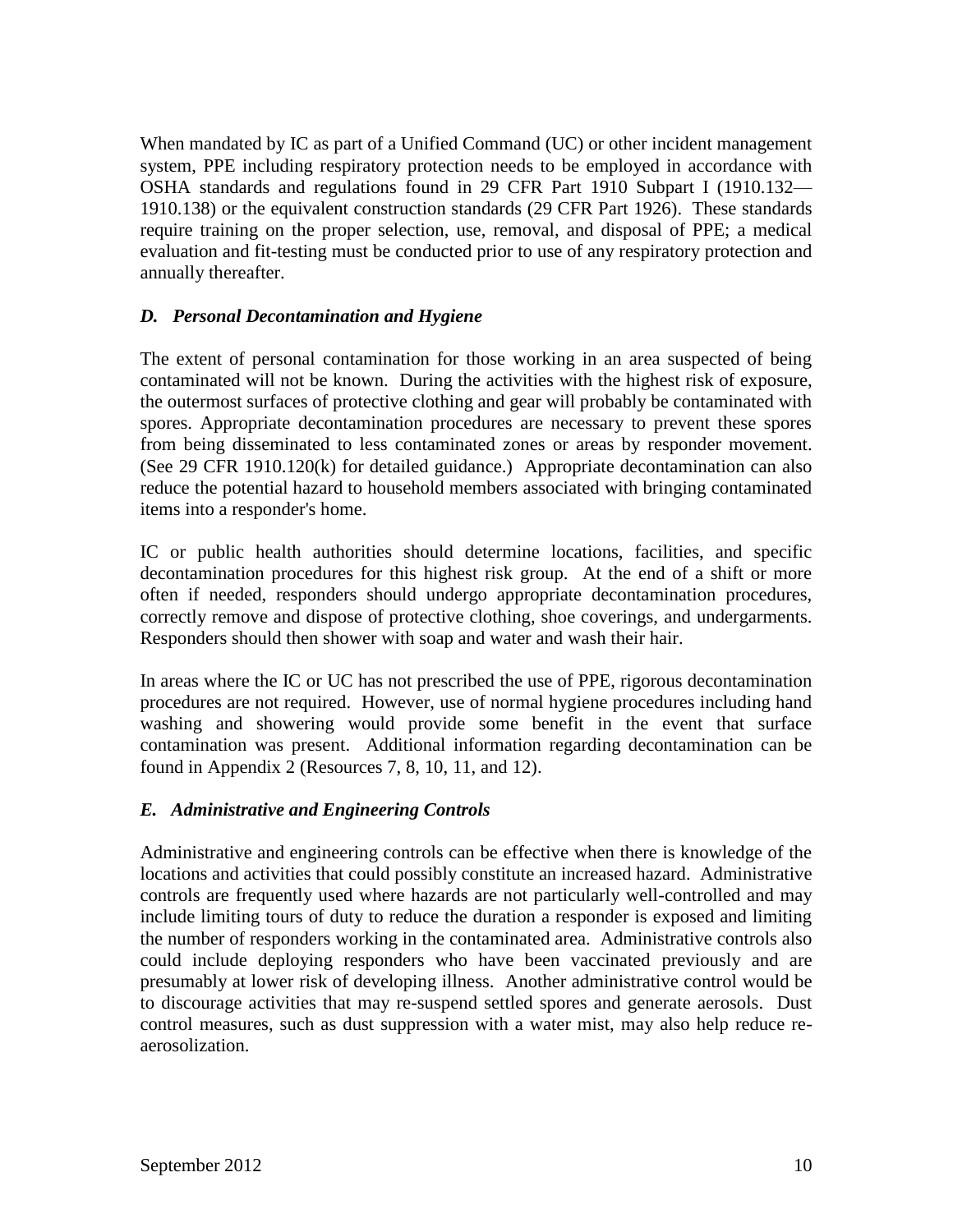Engineering controls may include removing a hazard or placing a barrier between the worker and the hazard. Well-designed engineering controls can be highly effective in protecting workers. Examples may include placing impermeable physical barriers or encapsulants between responders and contaminated items. Other controls to reduce exposure could include using high efficiency particulate air (HEPA) vacuums in contaminated areas or using local exhaust ventilation, although such strategies may be limited or less practical in a wide-area release.

NIOSH published a document, *Guidance for Filtration and Air-Cleaning Systems to Protect Building Environments from Airborne Chemical, Biological, or Radiological Attacks*. This document describes preventive measures that building owners and managers can implement to protect building air environments from a terrorist release of chemical, biological, or radiological contaminants.

## *F. Pre-Event Vaccination*

In July 2009, the CDC's Advisory Committee on Immunization Practices (ACIP) stated that by priming the immune system before exposure to *B. anthracis* spores, pre-event and pre-exposure vaccination might provide more protection than antimicrobial drugs alone to persons at risk for occupational exposure to *B. anthracis.* The ACIP stated that emergency and other responders are not recommended to receive routine pre-event vaccination because of the lack of a calculable risk assessment. However, if responder organizations undertake response activities that can lead to exposure to aerosolized *B. anthracis* spores and offer their workers pre-event vaccination on a voluntary basis in the context of an occupational health program, they should do so based on a calculated risk assessment. In the absence of such an assessment, vaccination may be considered based on an estimated or presumed risk-benefit assessment. Guidance is presently being developed for considering pre-event anthrax vaccination for first responders who would be engaged in response activities to an anthrax event.

Adverse events associated with vaccination may be reported to the Vaccine Adverse Event Reporting system which may be found at www.vaers.hhs.gov.

## *III. Exposure Risk Categories*

Risk assessment is a structured approach to assessing vulnerability and defining appropriate protective measures based on anticipated hazards. This guidance is based on such a risk-based approach to preparedness, which takes into consideration factors such as the timing, duration, and potential level of exposure; the specific activities to be undertaken; and the anthrax vaccination status of the responder.Responder activities can be categorized based on the likelihood of exposure to *B. anthracis* spores. An individual's risk of illness should be characterized based on the highest risk of exposure associated with the activities anticipated on the part of that responder. Given the inherent uncertainties in assigning exposure risk, a balanced and precautionary approach is recommended.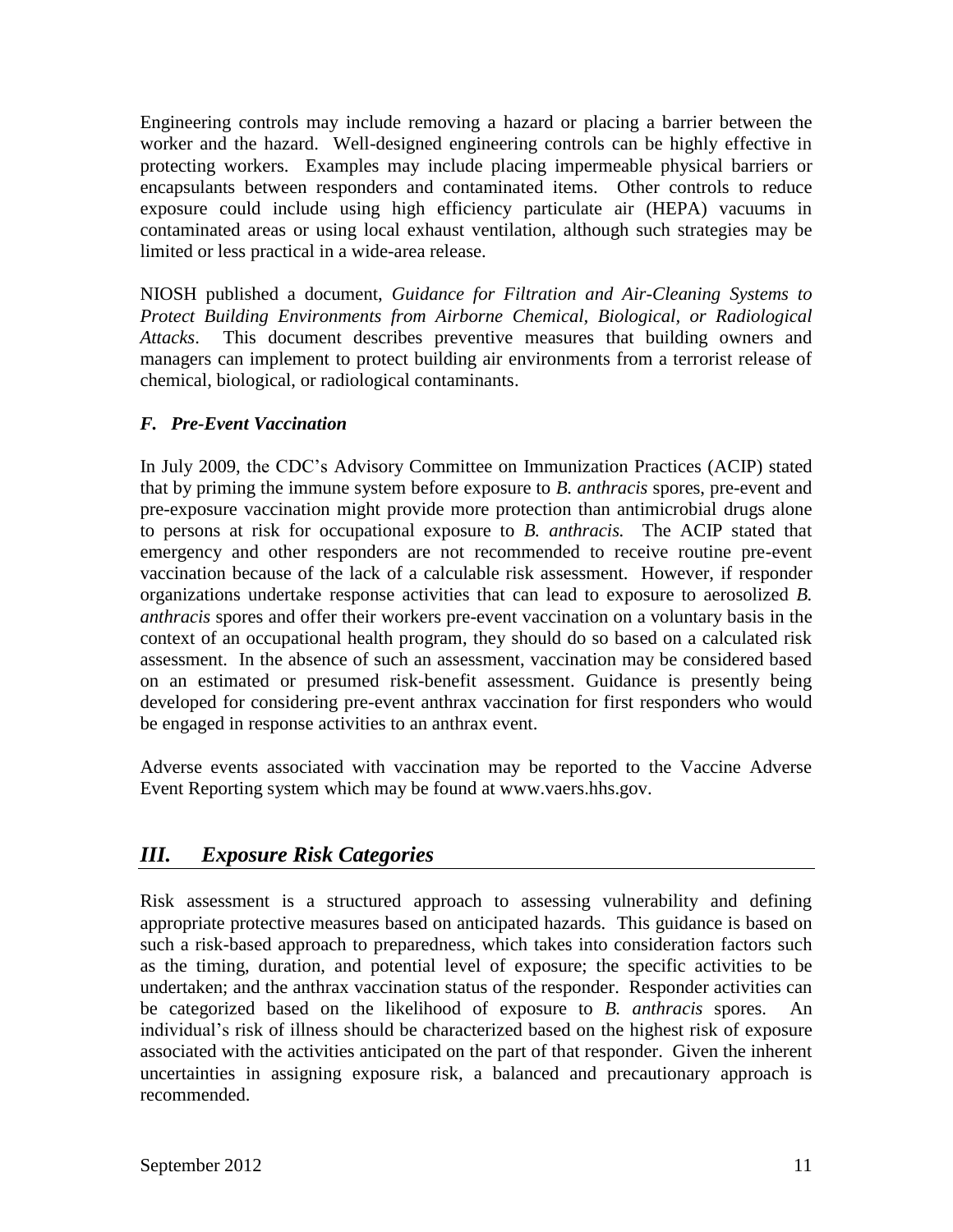In the absence of a reliable mechanism to immediately measure exposure over space and time, estimates of exposure rely on the assumptions that concentrations of spores are likely to be highest at the point or along the line of first release and diminish at some rate at points away or downwind from the release site. It is assumed that the rate of reaerosolization will decrease by several orders of magnitude as time after initial particle deposition increases. There is convincing scientific evidence (Weis CP et al., 2002) to state that *Bacillus* spores, like any other small particle, can be re-aerosolized off surfaces due to natural forces and human activity. Additionally, in the first days following a release, some hazard associated with mechanically induced resuspension (e.g., vehicle traffic) may also be a concern. Particularly in the first few days of the response, it cannot be ruled out that some level of exposure risk may increase with travel frequency and duration into one or multiple potentially contaminated areas. There is some evidence (Los Alamos National Laboratories, 2011) that suggests relatively significant resuspension of spores as a result of mechanical disturbance; however, the resuspension seems to diminish over a relatively short time period.

Scientific research is being conducted to better define these variables. Even with limited initial knowledge of the extent of contamination, developing an activity-based approach to classifying potential risk among responders is possible. For instance, the highest-risk activities that responders engage in are likely to be: environmental or forensics sampling, decontamination activities, and other duties occurring within suspected contaminated areas. Those responders performing these activities would comprise the group that has the highest risk.

As more data become available, IC or other decision-makers may be able to refine their guidance, making site-based and activity-based decisions regarding appropriate protective measures to be employed. These decisions should be based on factors related to the specific incident, consultation with public health and occupational safety and health professionals, and additional knowledge obtained over the course of the response. Incident commanders, other incident leaders, employers, and public health authorities should consider additional information (e.g., sampling data and analyses and witnessed release locations) as it becomes available when recommending or selecting specific protective measures for responders following an attack.

It is prudent to assume that the responder population exposed or potentially exposed to the primary aerosol release will be at risk of illness during the first week after the attack. The primary exposure is believed to lead to a higher dose of *B. anthracis* spores than does secondary exposure. All personnel, regardless of whether their exposure is felt to be primary or secondary, should receive PEP medical countermeasures. Personnel should follow public health recommendations for PEP, consistent with the responder's vaccination status. For the majority of responders, these recommendations include oral antimicrobial drugs and vaccine, as described above.

## *A. Category 1 Activities – Highest Risk of Exposure During Responder Activities*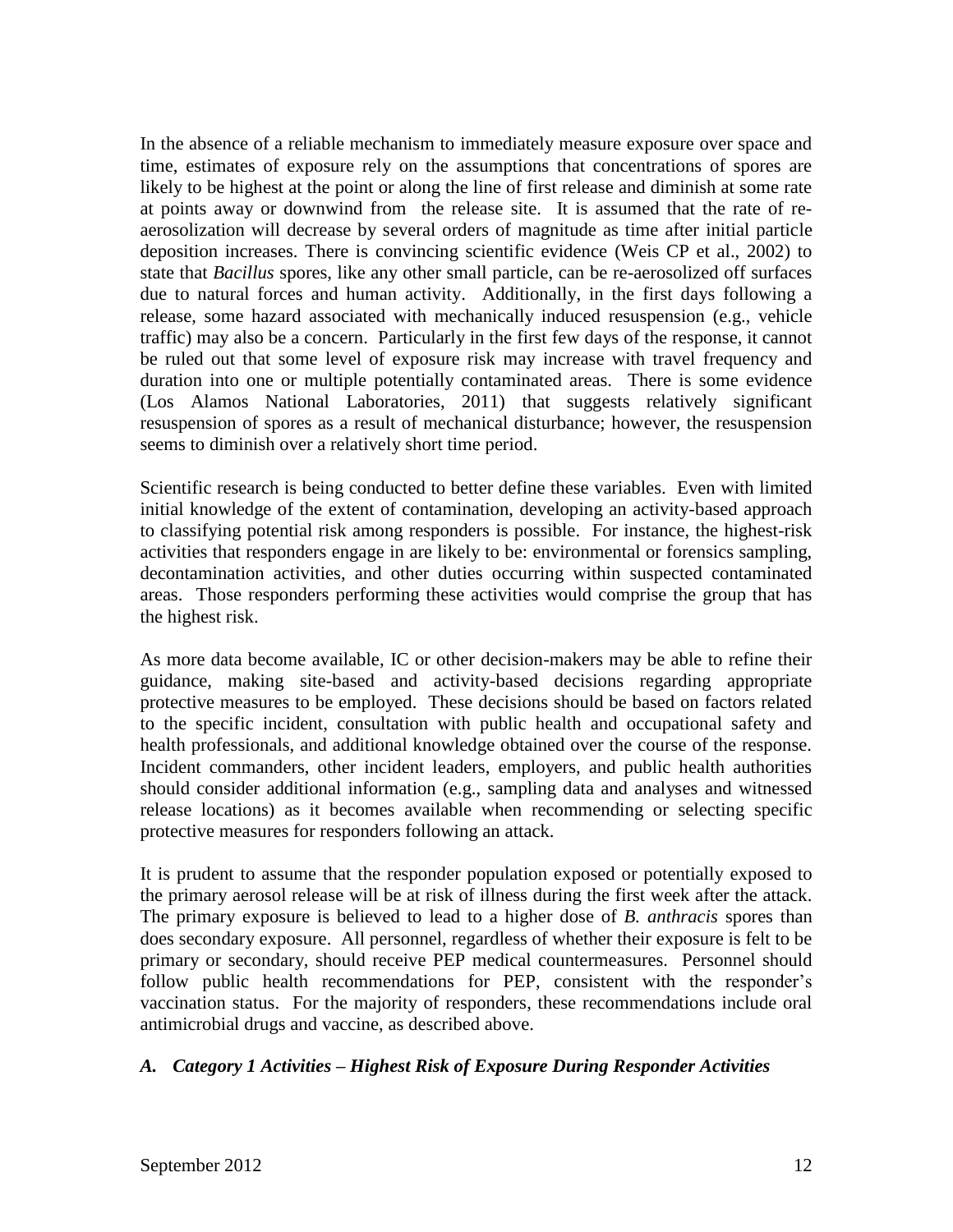Responders performing Category 1, or highest risk, activities will likely encounter high potential for exposure to spores, increasing the risk for inhalation or cutaneous anthrax. The highest potential exposure levels should be assumed for those performing activities in areas that are identified as the point of initial release and those activities that may involve prolonged contact with potentially contaminated surfaces, contaminant sampling, environmental remediation, forensic investigations, and spore re-aerosolization tasks. Personnel who perform these tasks may include HAZMAT teams, law enforcement and contractors performing remediation services.

## *B. Category 2 Activities – Variable/Unknown Risk of Exposure, but not Highest Potential Exposure Levels During Responder Activities*

Following the initial primary aerosol release, exposures to secondary aerosols may occur through re-aerosolization of settled spores from surfaces. The extent of this secondary aerosol exposure will be unpredictable, difficult to quantify, and will vary depending on proximity and temporal relationship to the original release site, characteristics and quantity of the original source material, meteorological conditions, types of surfaces contaminated, and the activities being conducted. There is evidence to suggest that secondary exposures may have lower infectious dose exposures than do primary exposures.

Variable and unknown exposure levels that are not associated with high-exposure activities should be assumed for responders performing Category 2, or variable/unknown risk , activities in close proximity to, but not in, areas identified as contaminated by the initial release and for responders working in areas contaminated through secondary contamination confirmed by sampling. Exposure to re-aerosolized spores and contaminated surfaces is possible for responders performing Category 2 activities who are not expected to perform aerosol-generating work activities. Responders performing Category 2 activities may include, but are not limited to, law enforcement personnel; emergency medical services; firefighters; postal delivery staff and security escorts; public health staff; essential staff maintaining critical infrastructure operations; hospital staff; and mission-critical local, state, tribal, territorial, and federal personnel.

Responders who were originally exposed to the primary aerosol (e.g., during a Category 1 activity or before beginning the response) should be prioritized for PEP ahead of responders not exposed to the primary release and prior to conducting any further response activities. As guidance is developed and published for considering pre-event anthrax vaccination for certain responders, incident commanders should first consider deploying those responders who have been pre-vaccinated and are current in their vaccination schedule before employing unvaccinated responders. Recordkeeping of responders' activities and locations is encouraged so that, as information about the incident unfolds, the extent of total potential exposure among responders can be estimated.

When a risk assessment has been conducted by the employer, responders may use alternate PPE. In certain specialized situations after consideration of factors described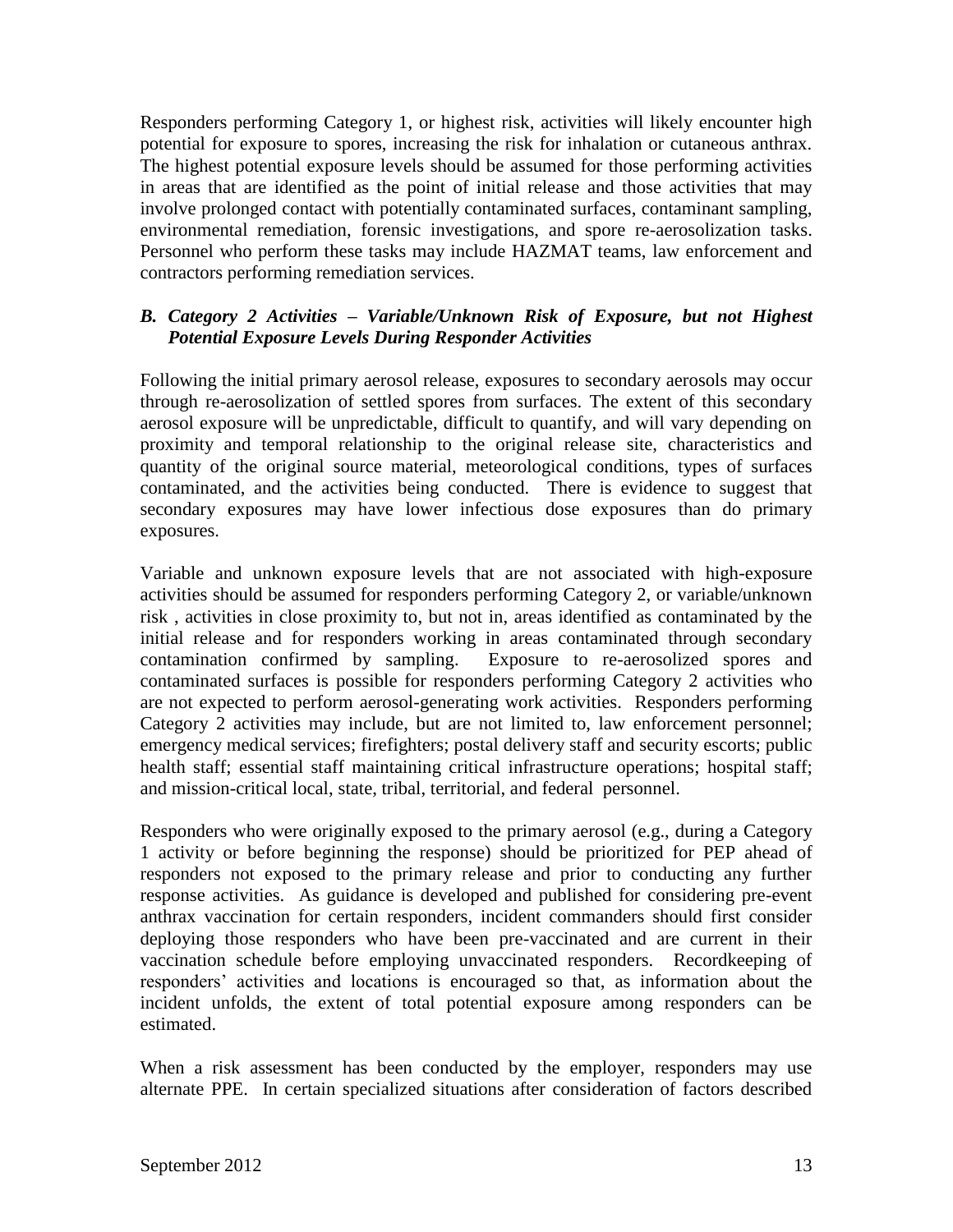below, half-mask elastomeric respirators with a filter cartridge (e.g., N95 or P100) or filtering facepiece respirators in conjunction with reduced levels of dermal protection may be considered, but it should be recognized that this level of PPE may not provide sufficient exposure reduction for many situations. Several parameters should be assessed when making a decision to downgrade the ensemble. These include knowledge of the source and extent of contamination, the level of uncertainty in the risk assessment, specific activities to be conducted, contingency or backup plans, length of time in the contaminated area, and provision for immunization and PEP. A decision of this nature should be carefully evaluated and made by industrial hygiene, safety, and medical personnel in conjunction with the incident commander and other appropriate public health authorities.

Table 1 summarizes the guidance on protective measures for responders performing Category 1 and 2 activities.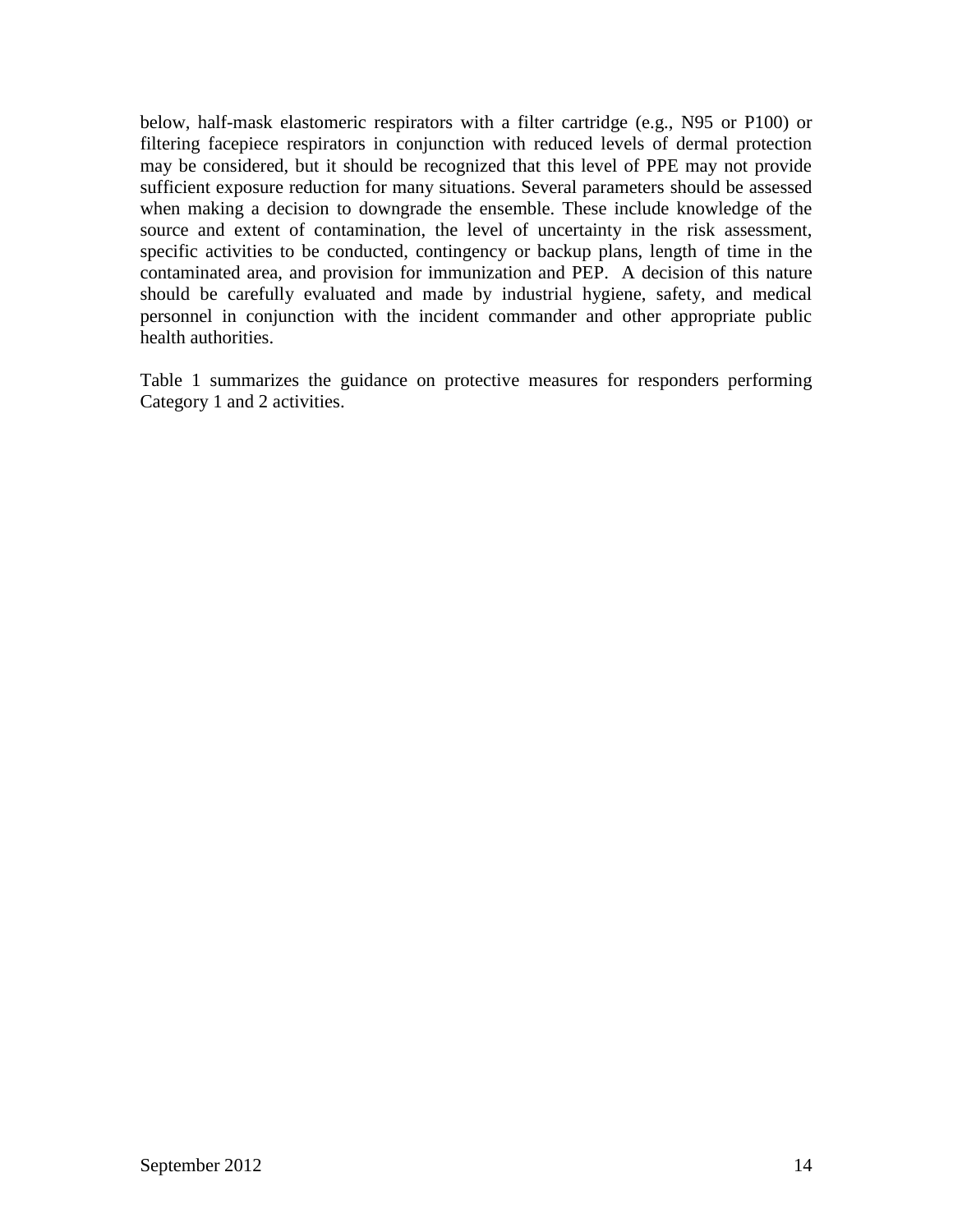## *Table 1.*

# **Protecting Responders' Health Based on Risk Category of Activities**

| <b>Protective</b><br><b>Measure</b>                                         | <b>Guidance for</b><br><b>Responders Performing</b><br><b>Category 1 Activities</b>                                                                                                                                                                                                                                                                                            | <b>Guidance for</b><br><b>Responders Performing</b><br><b>Category 2 Activities</b>                                                                                                                                                                                                                                                                                                                                                                                                                                                                                                                                                                                                                                                                                                                                                                               |  |
|-----------------------------------------------------------------------------|--------------------------------------------------------------------------------------------------------------------------------------------------------------------------------------------------------------------------------------------------------------------------------------------------------------------------------------------------------------------------------|-------------------------------------------------------------------------------------------------------------------------------------------------------------------------------------------------------------------------------------------------------------------------------------------------------------------------------------------------------------------------------------------------------------------------------------------------------------------------------------------------------------------------------------------------------------------------------------------------------------------------------------------------------------------------------------------------------------------------------------------------------------------------------------------------------------------------------------------------------------------|--|
| <b>Post-Exposure</b><br>Prophylaxis<br><b>Antimicrobial</b><br><b>Drugs</b> | Recommended for all responders who have not been fully vaccinated<br>previously and for those who have been fully vaccinated but whose PPE<br>has been disrupted<br>Begin regimen as soon as possible before or after initial exposure<br>Yes, at the recommendation of public health officials and according to<br>vaccine availability                                       |                                                                                                                                                                                                                                                                                                                                                                                                                                                                                                                                                                                                                                                                                                                                                                                                                                                                   |  |
| <b>Post-Exposure</b><br><b>Vaccination</b>                                  |                                                                                                                                                                                                                                                                                                                                                                                |                                                                                                                                                                                                                                                                                                                                                                                                                                                                                                                                                                                                                                                                                                                                                                                                                                                                   |  |
| <b>Personal</b><br><b>Protective</b><br><b>Equipment</b>                    | Level C protective ensemble<br>٠<br>with a full facepiece air<br>purifying respirator (APR) with<br>P100 or N100 filters<br><b>OR</b><br>Level C protective ensemble<br>with a full facepiece powered air<br>purifying respirator (PAPR)<br>equipped with high efficiency<br>(HE) filters<br>Disposable hooded coveralls and<br>٠<br>shoe coverings<br>Nitrile or vinyl gloves | PPE, including respiratory<br>protection and protective clothing,<br>may be required<br>Note: Appropriate risk assessments<br>will be performed at the time of the<br>event to select the necessary PPE,<br>informed by responder activities,<br>proximity to the release and/or other<br>confirmed contaminated areas, and<br>specific event information available at<br>the time. The use of PPE at the time of<br>the event should be precautionary,<br>with higher levels of PPE used until<br>the response data indicate otherwise.<br>When sufficient data and information<br>are available, the assessment should<br>be repeated with a focus on activities.<br>Examples of PPE appropriate for<br>Category 2 activities include filtering<br>facepiece respirators and gloves for<br>responders contacting potentially<br>contaminated surfaces or items. |  |
| <b>Personal</b><br><b>Decontamination</b><br>/ Hygiene                      | ٠<br>dispose of protective clothing<br>Dispose of undergarments worn under protective clothing<br>٠<br>Shower with soap and water and wash hair<br>$\bullet$<br>respiratory protection<br>decontamination. See EPA information in Appendix 2.                                                                                                                                  | After appropriate decontamination procedures, correctly remove and<br>Depending on the type of respirator worn, decontaminate or dispose of<br>Note: Elastomeric respirators are amenable to                                                                                                                                                                                                                                                                                                                                                                                                                                                                                                                                                                                                                                                                      |  |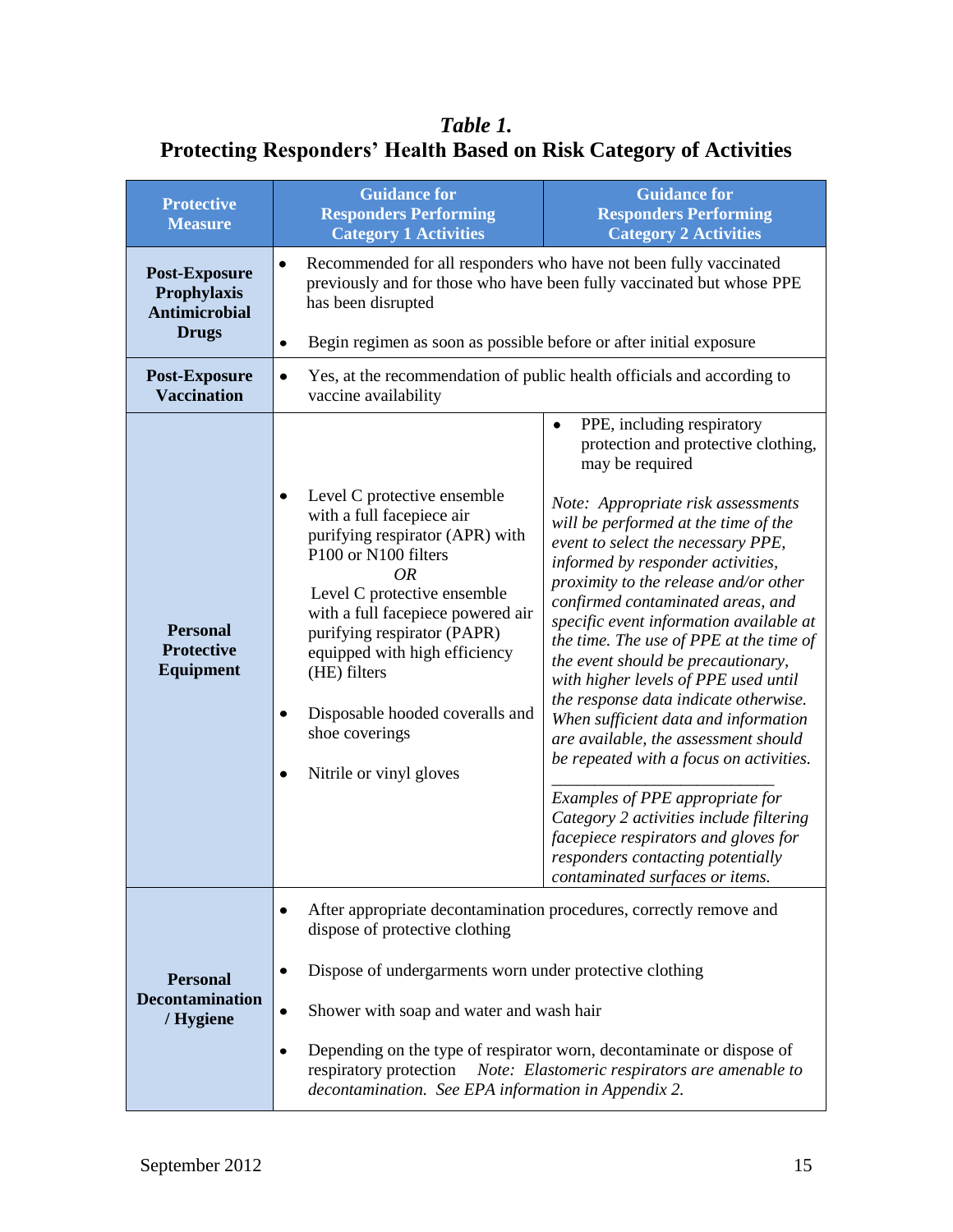## *Appendix 1. Scenario, Impact, and Response Assumptions*

This guidance is intended to facilitate planning for one particular scenario, a wide-area aerosol anthrax attack. This scenario is based on a number of assumptions about the nature of the attack and the resulting environmental contamination. These parameters may vary in a real event, particularly as the event evolves and further characterization of the extent of the attack and other specific information is gained. Furthermore, the guidance may change based on changes in our understanding of the behavior of the contaminant, availability of monitoring and analytic technologies, and our understanding of the availability and efficacy of the protective measures recommended. The most important of the assumptions associated with this guidance are listed below:

#### *Assumptions regarding attack scenario: (NOTE: assumptions are made for planning purposes and might not hold in a specific future incident)*

- The attack involves only a single threat agent, *B. anthracis*.
- This guidance applies to a scenario in which a quantity of *B. anthracis* spores in a liquid or dried preparation is disseminated as a small-particle aerosol generated by a spraying device.
- The release is outdoors, contaminating a wide area, using *B. anthracis.*
- Wide-area environmental contamination is possible; this contamination will be spotty and not accurately predicted by models.
- The strain of *B. anthracis* used in the attack has not been modified or engineered to express resistance to oral antimicrobial drugs. To date, naturally occurring strains of *B. anthracis* are susceptible to ciprofloxacin and doxycycline.
- The aerosol attack is covert; initial notification will occur after environmental sensors, disease manifestation, or credible forensic intelligence provide evidence of or detect the presence of *B. anthracis* spores.

#### *Assumptions regarding ability to characterize environmental distribution*:

- BioWatch or other detection systems may not recognize the attack.
- Environmental monitoring and forensic efforts will be unable to provide timely information regarding the release, source strength, and scope/area of risk.
- Modeling is unable to accurately predict the specific area of risk from primary aerosol exposure but will be of value to incident commanders attempting to characterize the scope of the attack.
- Uncertainty about the extent of contamination and associated risk for the first week (or more) exists owing to the complexity of the problem and current (and foreseeable) capacity for sampling and testing.
- Travel within the geographical area could increase the likelihood of additional aerosol exposure by inadvertent entry into areas of high contamination or susceptibility of spore re-aerosolization.
- People transiting into and out of the potentially affected area will complicate risk assessment and potentially increase the spread of contamination.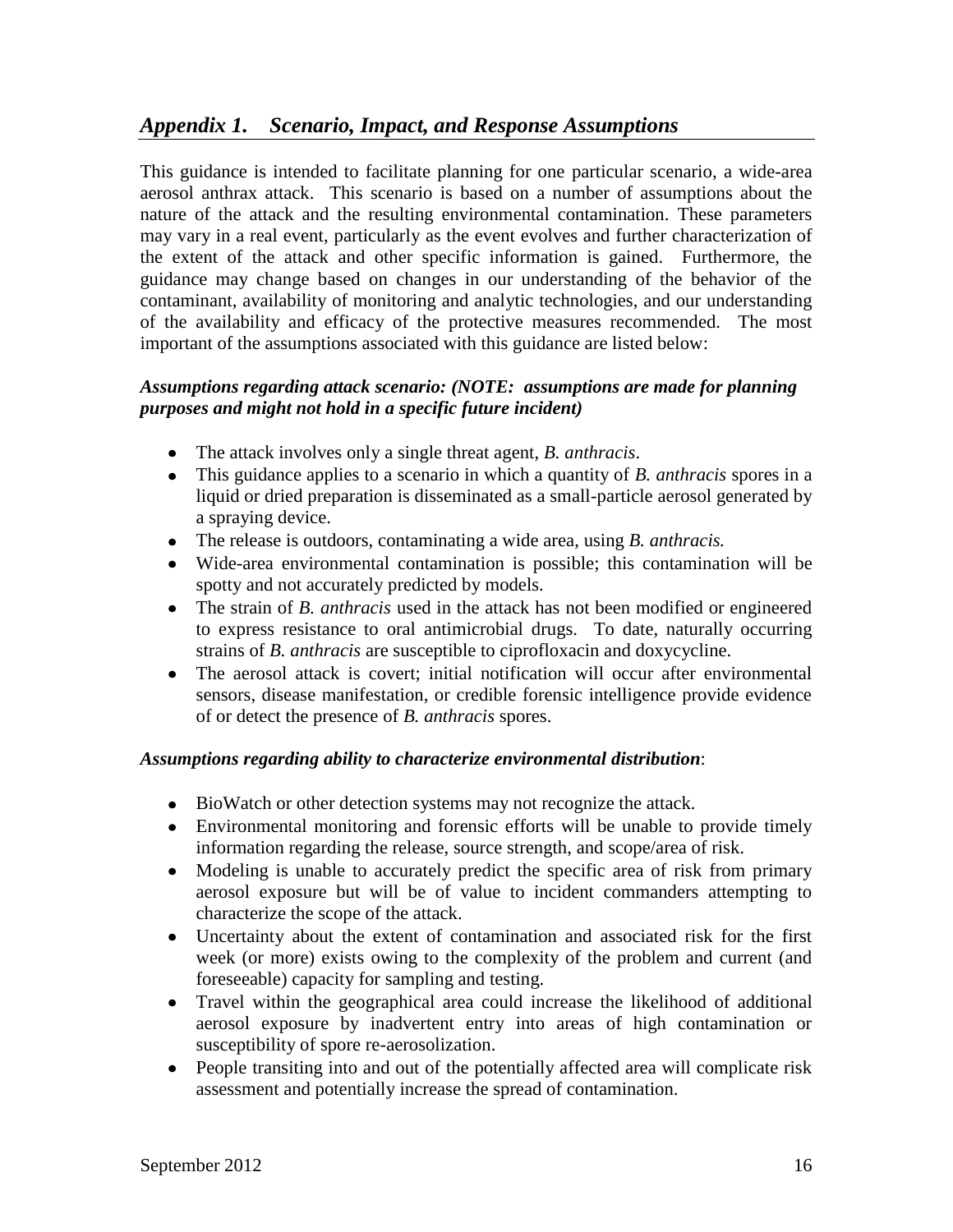- Demand for oral antimicrobial drugs and vaccine will likely extend beyond the geographic boundaries of the affected area. Environmental hazard mapping will be undertaken immediately, but may not be able to fully assess the potential contaminated area.
- Changes in environmental conditions, such as wind and rain, may complicate risk assessment and the potential spread of contamination.

#### *Assumptions regarding impact to the population suspected to be exposed:*

- By the time an attack has been recognized, regardless of detection mechanism, people may have been traveling in and out of affected areas for 36 hours or more.
- Everyone within the suspected area of contamination is considered to be at some level of risk of exposure (either primary or secondary) for the entire duration of their presence in the area, although the specific risk is not predictable.
- A large number of people in a broad geographical area will inhale *B. anthracis* spores but it will not be possible to determine specifically which people are exposed and will develop an infection; therefore, all people suspected of exposure will require a post-exposure regimen of 60 days of appropriate oral antimicrobial PEP, and should be considered for a three-dose regimen of anthrax vaccine.

#### *Assumptions regarding response:*

- The emergency use of certain medical countermeasures will be authorized under EUAs following specific steps by the Secretaries of HHS, DHS, or Department of Defense (DOD) to make a specific emergency determination; by the HHS Secretary to make a declaration justifying the emergency use of the product; and by the FDA to issue each EUA. (An EUA for oral formulations of doxycycline products for PEP of inhalation anthrax was issued by FDA in July 2011, to facilitate anthrax preparedness and response efforts.)
- Modalities (e.g., public health PODs, retail PODS, employer PODs) will be activated following an attack to dispense oral antimicrobial drugs to the at-risk population as quickly as possible.
- The immediate dispensing of oral antimicrobial drugs to the at-risk population may also rely on a venue-specific Postal Plan that involves postal carrier volunteers with law enforcement escorts delivering oral antimicrobial drugs or other "push" options under local jurisdictional consideration.
- Many responders originate from inside the at-risk geographic area, and therefore will have been at risk of exposure from the primary aerosol.
- All transportation in and proximal to the aerosol release will be affected.
- Responders who originate from outside the affected geographic area will be moving from a status of essentially no likely exposure into an area that places them at increased risk for exposure to *B. anthracis* spores through secondary aerosolization.
- In addition to traditional "first responders," a number of other responders will be critical during the first week following an anthrax attack, including essential employees across critical infrastructure sectors who must provide uninterrupted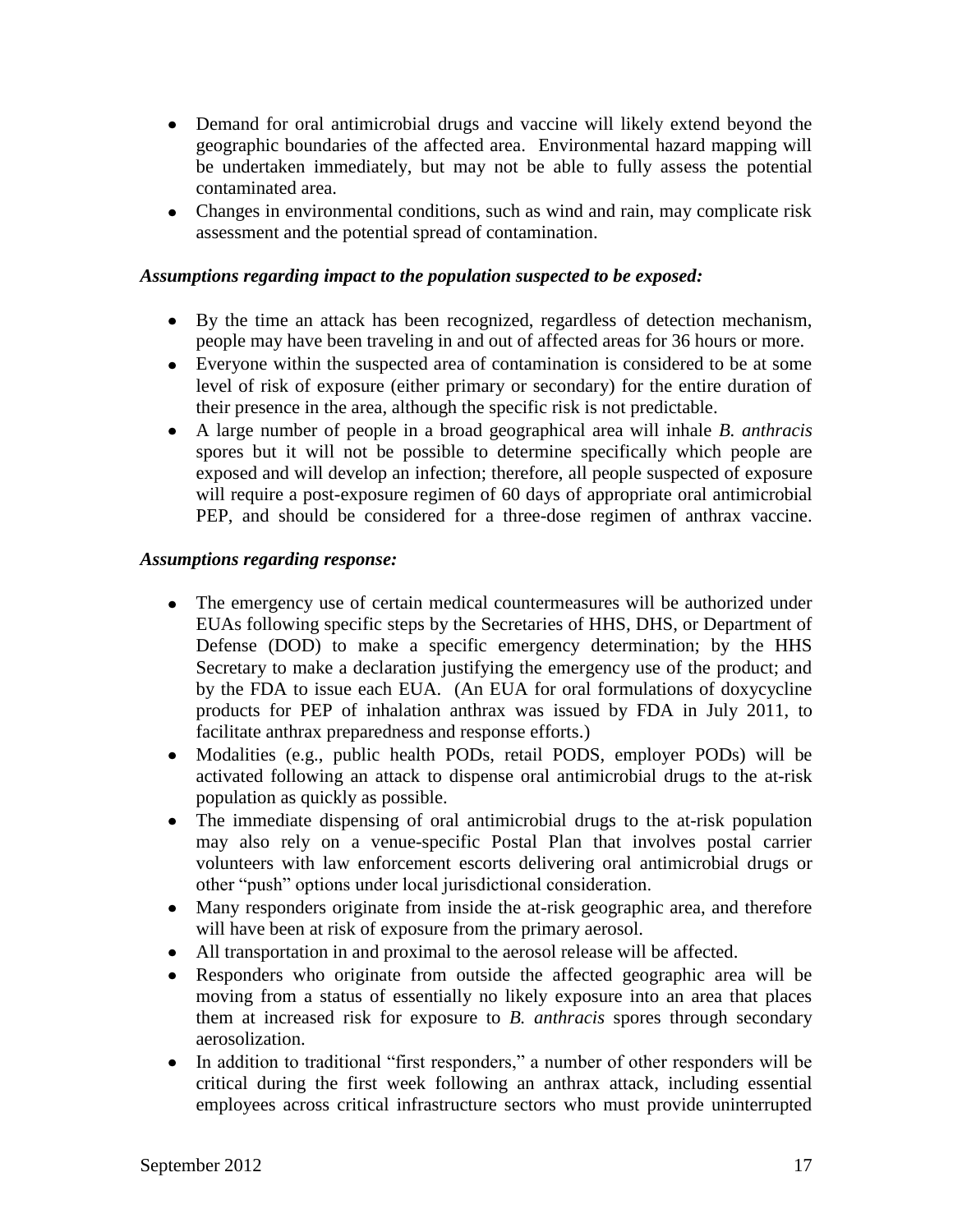services immediately following an attack (e.g., hospital and nursing home staff, public health staff and volunteers, prison guards, airport security, border guards, and those staffing telecommunications, electrical power, and water facilities).

In addition to concerns related to actual exposure of the population and responders, there could be significant concern within both groups about possible and undetected exposure. Effectively managing this concern may require behavioral health intervention in addition to medical triage and intervention.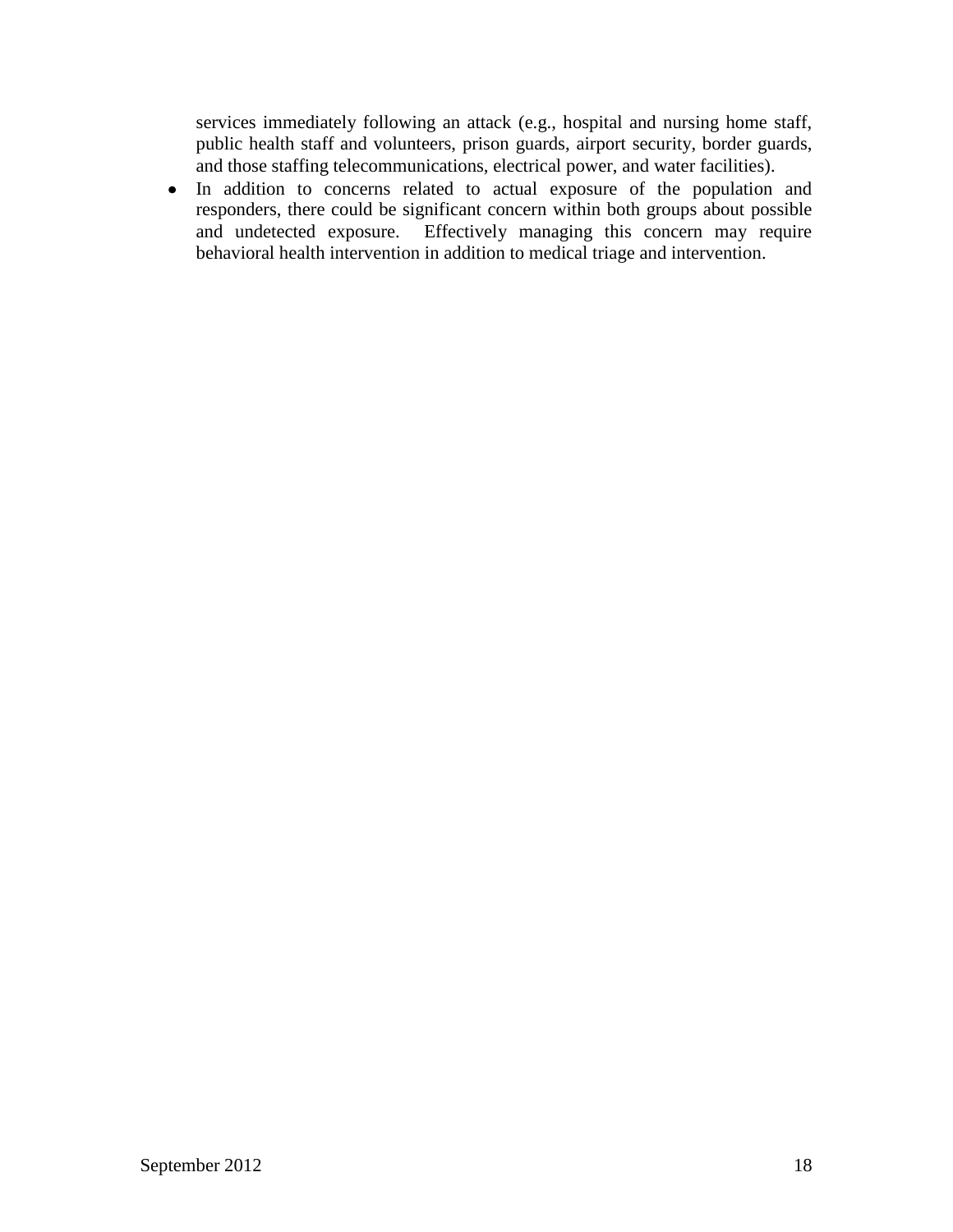Note: All links were current as of August 2012.

- *1. Anthrax* Centers for Disease Control and Prevention, 2011 [www.bt.cdc.gov/agent/anthrax](file:///C:/Documents%20and%20Settings/helen.stallings/Local%20Settings/Temporary%20Internet%20Files/Content.Outlook/WD0YF350/www.bt.cdc.gov/agent/anthrax)
- *2. Anthrax eTool: Protecting the Worksite against Terrorism* Occupational Safety and Health Administration, 2011 [www.osha.gov/SLTC/etools/anthrax/ppe.html](file:///C:/Documents%20and%20Settings/helen.stallings/Local%20Settings/Temporary%20Internet%20Files/Content.Outlook/WD0YF350/www.osha.gov/SLTC/etools/anthrax/ppe.html)
- *3. Anthrax Spore Decontamination Using Bleach (Sodium Hypochlorite)* Environmental Protection Agency, 2007 [www.epa.gov/pesticides/factsheets/chemicals/bleachfactsheet.htm](file:///C:/Documents%20and%20Settings/helen.stallings/Local%20Settings/Temporary%20Internet%20Files/Content.Outlook/WD0YF350/www.epa.gov/pesticides/factsheets/chemicals/bleachfactsheet.htm)
- *4. Guidance for Filtration and Air-Cleaning Systems to Protect Building Environments from Airborne Chemical, Biological, or Radiological Attacks* National Institute for Occupational Safety and Health, 2003 [www.cdc.gov/niosh/docs/2003-136](file:///C:/Documents%20and%20Settings/helen.stallings/Local%20Settings/Temporary%20Internet%20Files/Content.Outlook/WD0YF350/www.cdc.gov/niosh/docs/2003-136/)
- *5. Guidance on Emergency Responder Personal Protective Equipment (PPE) for Response to CBRN Terrorism Incidents* National Institute for Occupational Safety and Health, 2008 [www.cdc.gov/niosh/programs/ppt/pdfs/PPE\\_Interim\\_Guidance\\_6-10-08.pdf](http://www.cdc.gov/niosh/programs/ppt/pdfs/PPE_Interim_Guidance_6-10-08.pdf)
- *6. Interim Questions and Answers: Emergency Use Authorization for Oral Formulations of Doxycycline for Post-Exposure Prophylaxis of Inhalational Anthrax* Food and Drug Administration, 2012 [www.fda.gov/EmergencyPreparedness/Counterterrorism/ucm269226.htm](http://www.fda.gov/EmergencyPreparedness/Counterterrorism/ucm269226.htm)
- *7. NFPA 472: Standard for Competence of Responders to Hazardous Materials/Weapons of Mass Destruction Incidents* National Fire Protection Association, 2008 [www.nfpa.org/aboutthecodes/AboutTheCodes.asp?DocNum=472&cookie%5Ftes](file:///C:/Documents%20and%20Settings/helen.stallings/Local%20Settings/Temporary%20Internet%20Files/Content.Outlook/WD0YF350/www.nfpa.org/aboutthecodes/AboutTheCodes.asp%3fDocNum=472&cookie_test=1)  $t=1$
- *8. [Occupational Health Guidelines for Remediation Workers at](http://www.cdc.gov/mmwr/preview/mmwrhtml/mm5135a3.htm)* **Bacillus anthracis***[-Contaminated Sites—United States, 2001–2002](http://www.cdc.gov/mmwr/preview/mmwrhtml/mm5135a3.htm)* Centers for Disease Control and Prevention, 2002 [www.cdc.gov/mmwr/preview/mmwrhtml/mm5135a3.htm](file:///C:/Documents%20and%20Settings/helen.stallings/Local%20Settings/Temporary%20Internet%20Files/Content.Outlook/WD0YF350/www.cdc.gov/mmwr/preview/mmwrhtml/mm5135a3.htm)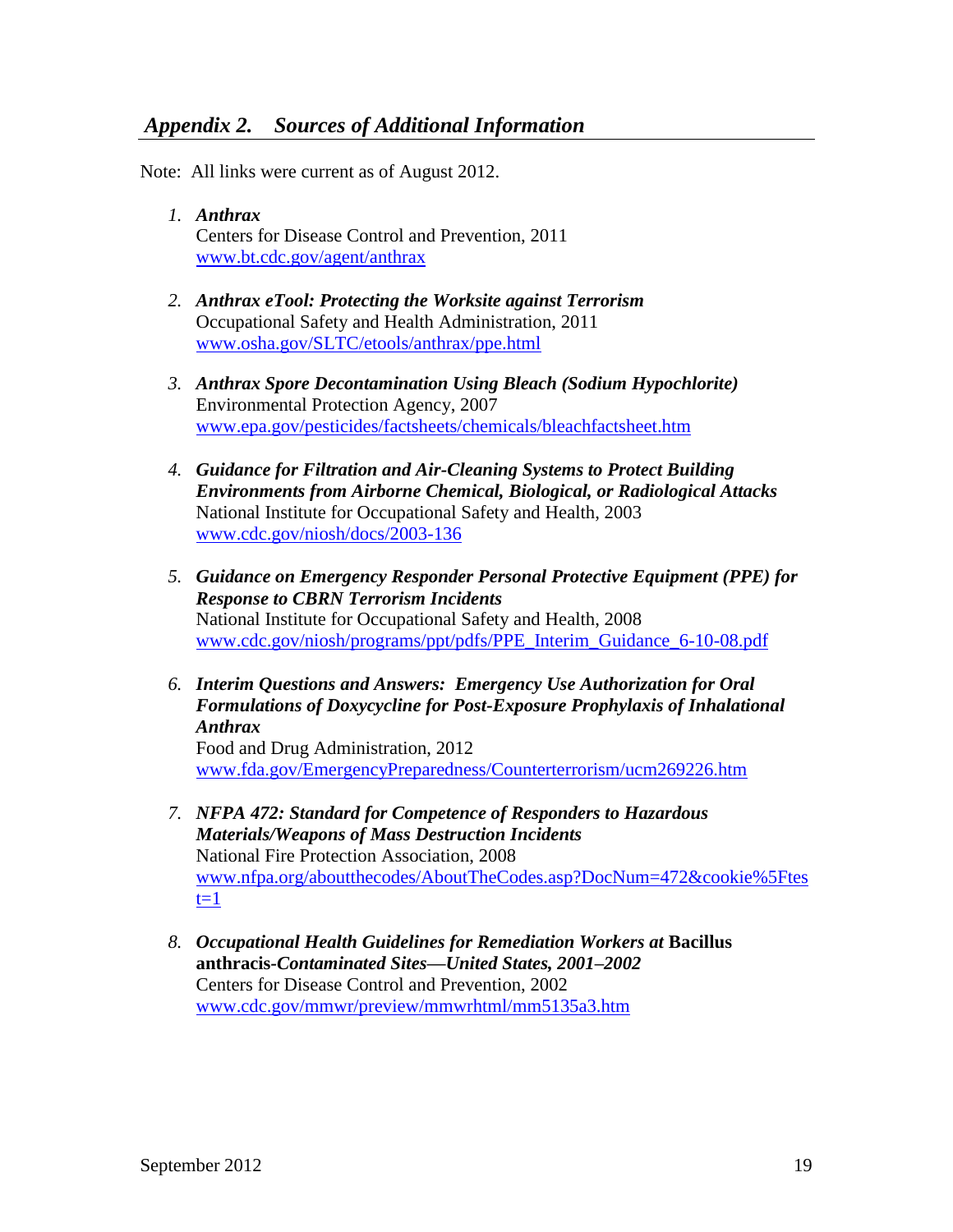*9. Planning Guidance for Recovery Following Biological Incidents (DRAFT), Appendix 5*

Environmental Protection Agency, Department of Homeland Security, 2011 [www.regulations.gov/contentStreamer?objectId=0900006480a03c20&disposition](file:///C:/Documents%20and%20Settings/helen.stallings/Local%20Settings/Temporary%20Internet%20Files/Content.Outlook/WD0YF350/www.regulations.gov/contentStreamer%3fobjectId=0900006480a03c20&disposition=attachment&contentType=pdf) [=attachment&contentType=pdf](file:///C:/Documents%20and%20Settings/helen.stallings/Local%20Settings/Temporary%20Internet%20Files/Content.Outlook/WD0YF350/www.regulations.gov/contentStreamer%3fobjectId=0900006480a03c20&disposition=attachment&contentType=pdf)

- *10. Protecting Emergency Responders* National Institute for Occupational Safety and Health and RAND Corp., 2002 [www.rand.org/publications/CF/CF176](file:///C:/Documents%20and%20Settings/helen.stallings/Local%20Settings/Temporary%20Internet%20Files/Content.Outlook/WD0YF350/www.rand.org/publications/CF/CF176)
- *11. [Protecting Investigators Performing Environmental Sampling for](http://www.bt.cdc.gov/agent/anthrax/environment/investigatorppe.asp)* **Bacillus anthracis***[: Personal Protective Equipment](http://www.bt.cdc.gov/agent/anthrax/environment/investigatorppe.asp)* Centers for Disease Control and Prevention, 2001 <http://www.bt.cdc.gov/agent/anthrax/environment/investigatorppe.asp>
- *12. Recommendations for the Selection and Use of Respirators and Protective Clothing for Protection against Biological Agents* National Institute for Occupational Safety and Health, 2009 [www.cdc.gov/niosh/docs/2009-132](file:///C:/Documents%20and%20Settings/helen.stallings/Local%20Settings/Temporary%20Internet%20Files/Content.Outlook/WD0YF350/www.cdc.gov/niosh/docs/2009-132/)
- *13. [Responding to Detection of Aerosolized](http://www.cdc.gov/mmwr/preview/mmwrhtml/mm5135a3.htm)* **Bacillus anthracis** *by Autonomous [Detection Systems in the Workplace](http://www.cdc.gov/mmwr/preview/mmwrhtml/mm5135a3.htm)* Centers for Disease Control and Prevention, 2004 [www.cdc.gov/mmwr/preview/mmwrhtml/rr5307a1.htm](file:///C:/Documents%20and%20Settings/helen.stallings/Local%20Settings/Temporary%20Internet%20Files/Content.Outlook/WD0YF350/www.cdc.gov/mmwr/preview/mmwrhtml/rr5307a1.htm)
- *14. Safety and Health Topics: Anthrax* Occupational Safety and Health Administration, 2011 [www.osha.gov/SLTC/bioterrorism/anthrax/index.html](file:///C:/Documents%20and%20Settings/helen.stallings/Local%20Settings/Temporary%20Internet%20Files/Content.Outlook/WD0YF350/www.osha.gov/SLTC/bioterrorism/anthrax/index.html)
- *15. Use of Anthrax Vaccine in the United States; Recommendations of the Advisory Committee on Immunizations Practices (ACIP), 2009* Centers for Disease Control and Prevention, 2010 [www.cdc.gov/mmwr/pdf/rr/rr5906.pdf](http://www.cdc.gov/mmwr/pdf/rr/rr5906.pdf)